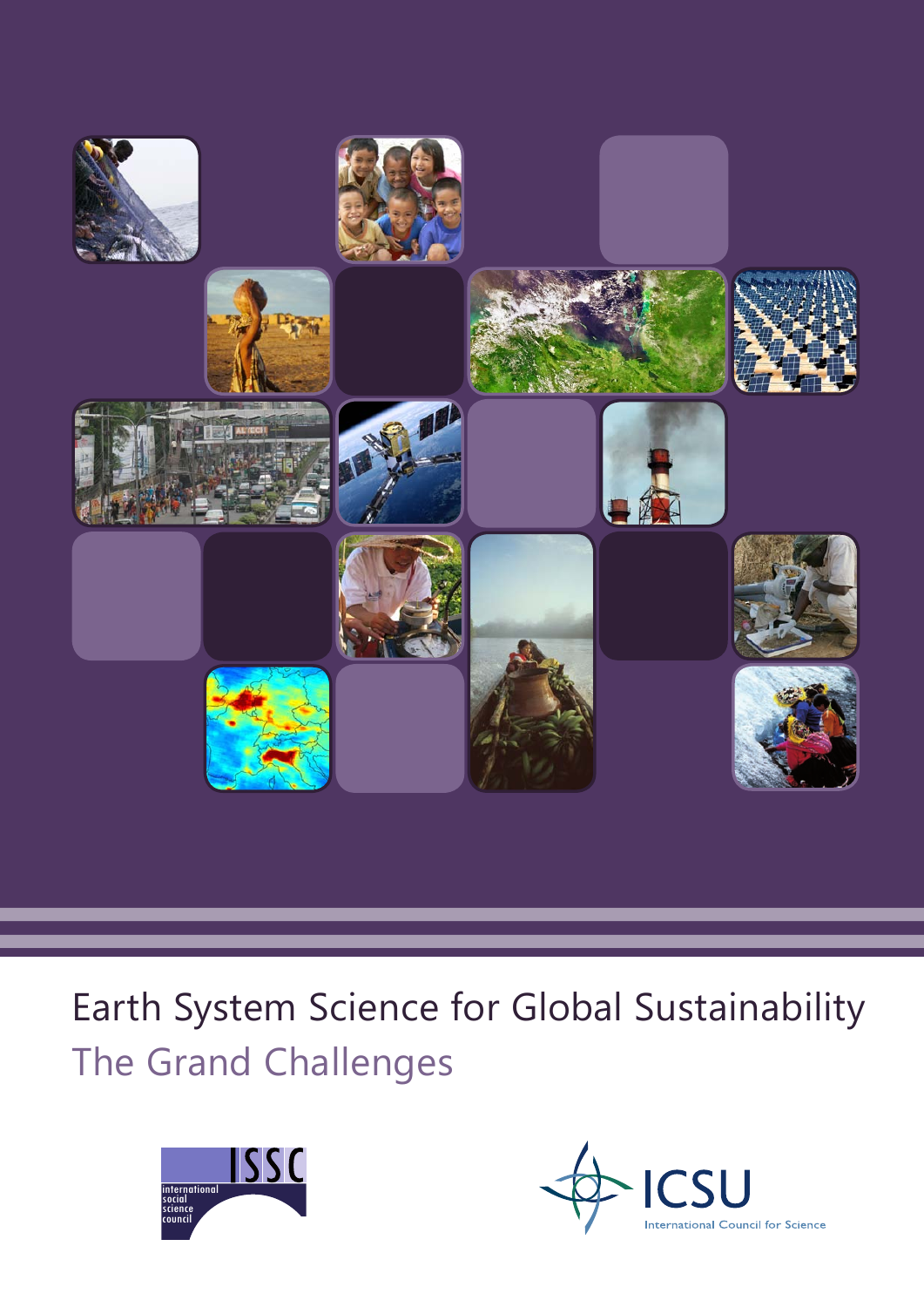### **ICSU – International Council for Science**

Founded in 1931, the International Council for Science (ICSU) is a non-governmental organization representing a global membership that includes both national scientific bodies (121 National Members representing 141 countries) and International Scientific Unions (30 Members). The ICSU 'family' also includes more than 20 Interdisciplinary Bodies (IBs)—international scientific networks established to address specific areas of investigation. These IBs are either co-sponsored or uniquely sponsored by ICSU and include the four global environmental change programmes: World Climate Research Programme, International Geosphere-Biosphere Programme, International Human Dimensions of Global Environmental Change Programme, and DIVERSITAS. Through this international network, ICSU coordinates interdisciplinary research to address major issues of relevance to both science and society. In addition, ICSU actively advocates for freedom in the conduct of science, promotes equitable access to scientific data and information, and facilitates science education and capacity building.

#### www.icsu.org

### **ISSC – International Social Science Council**

The International Social Science Council (ISSC) was founded in 1952, following a UNESCO General Conference resolution in 1951. It is the primary global social science organization, representing major social, economic and behavioural science institutions and interests from across the world. The ISSC's mission is to advance the social sciences—their quality, novelty and utility—in all parts of the world and to ensure their effective global representation. The council works as a catalyst, facilitator and coordinator, bringing together researchers, scholars, funders and decision makers from all parts of the world in order to promote global social science's presence and authority, capacities and connectivity.

www.worldsocialscience.org

### **Visioning Process and Task Team**

ICSU is spearheading a three-step consultation process—in cooperation with the ISSC—to engage the scientific community to explore options and propose implementation steps for a holistic strategy on Earth system research that will encourage scientific innovation and address policy needs. Step 1 focuses on identifying the urgent scientific questions, while step 2 focuses on the institutional frameworks needed to support the research strategy. The final step will examine how to make the transition from the current approach to the needed approach. The visioning process began in February 2009 and is guided by a Task Team consisting of: Johan Rockström (Chair, Nov 2009– ), Walter Reid (Chair, Feb–Nov 2009), Heide Hackmann (ISSC), Khotso Mokhele (until Sept 2009**)**, Elinor Oström (Feb 2010**–** ), Kari Raivio (ICSU), Hans Joachim Schellnhuber and Anne Whyte.

'Earth System Science for Global Sustainability: The Grand Challenges' is the result of step 1 and represents input from many individuals and institutions.

www.icsu-visioning.org





Suggested citation: ICSU (2010). Earth System Science for Global Sustainability: The Grand Challenges. International Council for Science, Paris.

ISBN: 978-0-930357-73-3

© ICSU 2010



This work is licensed under a Creative Commons Attribution–Non commercial–No Derivative Works Licence (US/v3.0). Non commercial uses are thus permitted without further permission from the copyright owner. Permissions beyond the scope of this licence are administered by the International Council for Science (ICSU). For information or to request permission please write to: Copyright Permission, ICSU, 5 rue Auguste Vacquerie, 75116 Paris, France.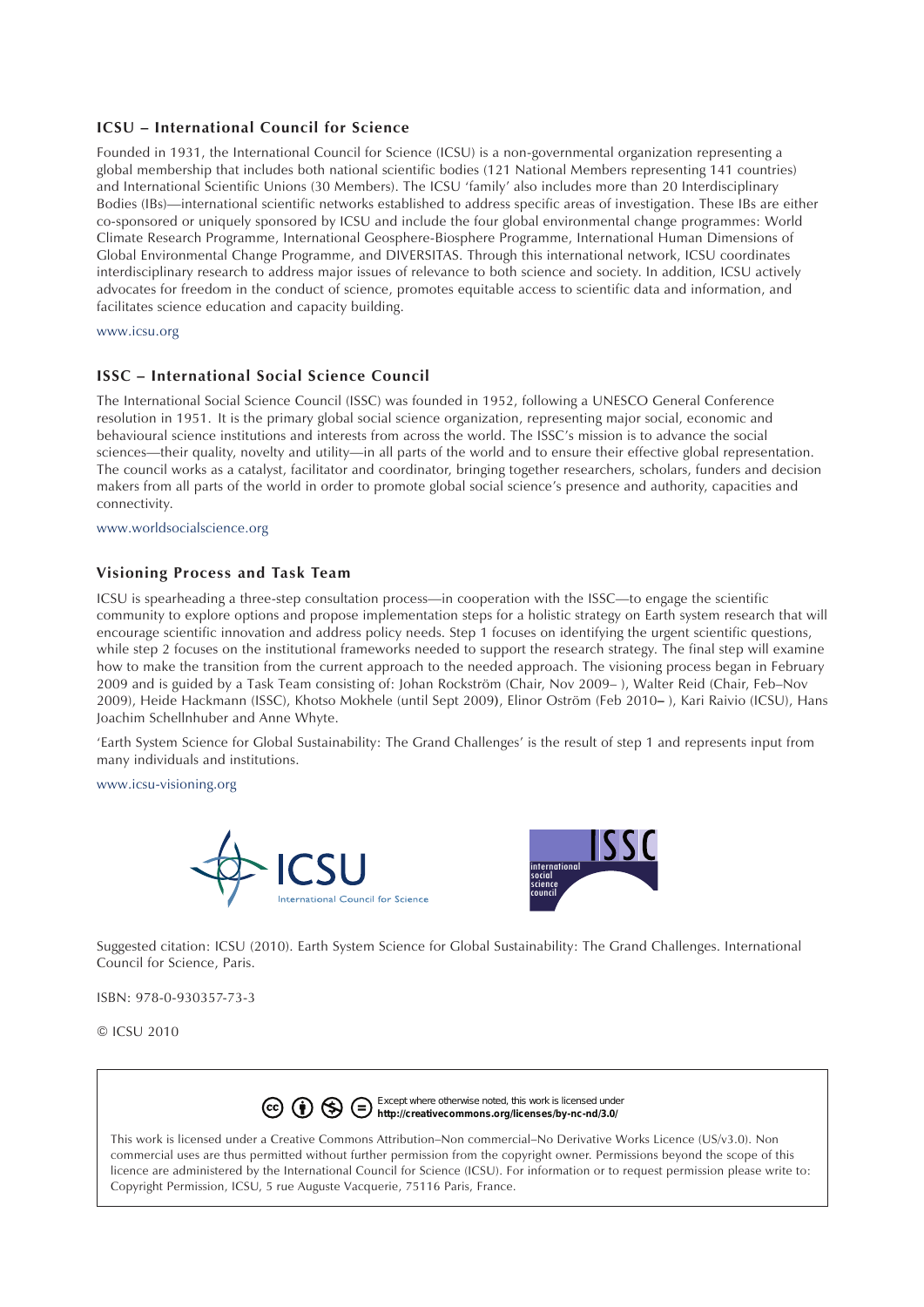# Earth System Science for Global Sustainability: The Grand Challenges

October 2010

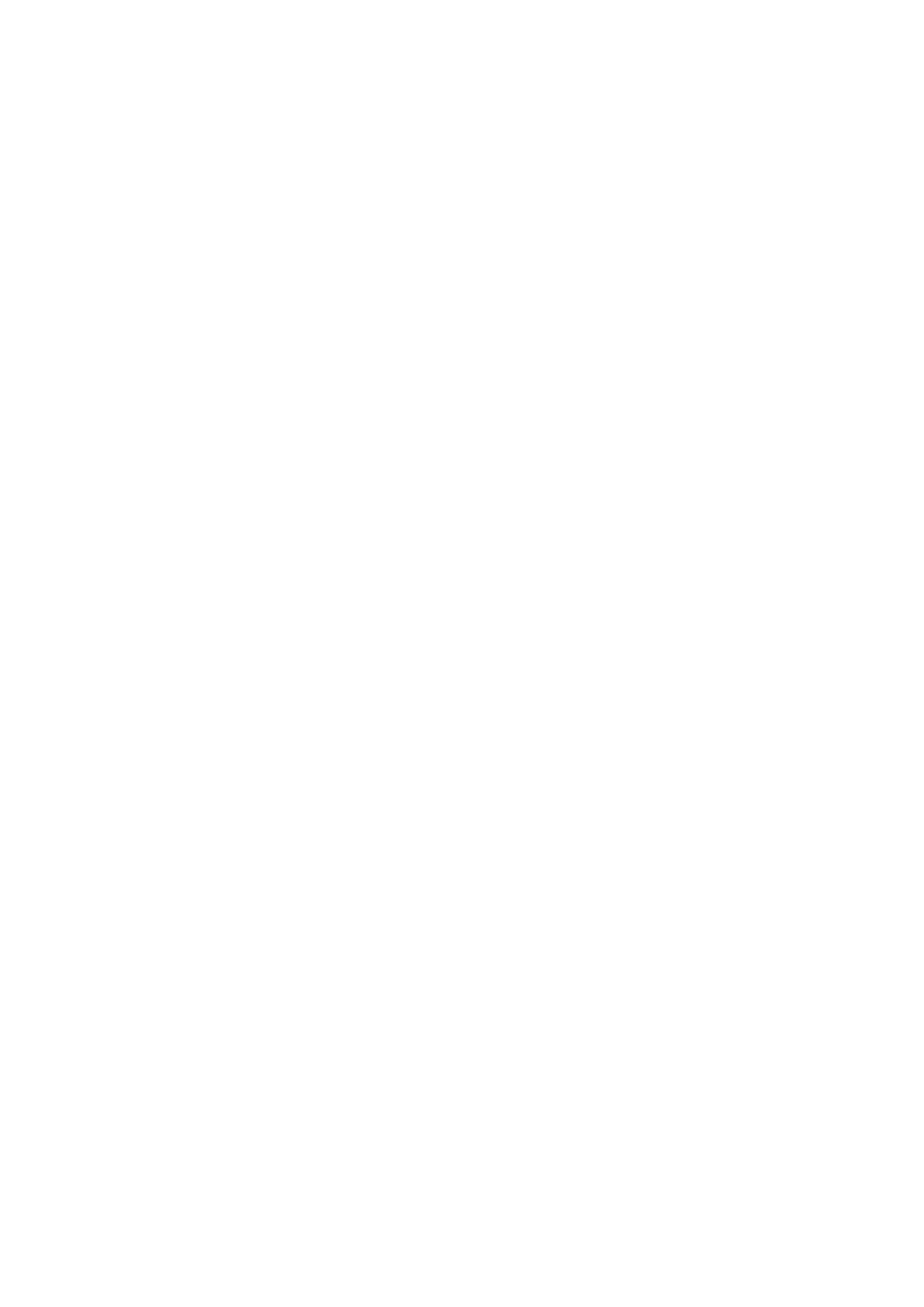## **Contents**

| Appendix 1: Background                                                         |  |
|--------------------------------------------------------------------------------|--|
| ICSU and the international global environmental change research initiatives 19 |  |
|                                                                                |  |

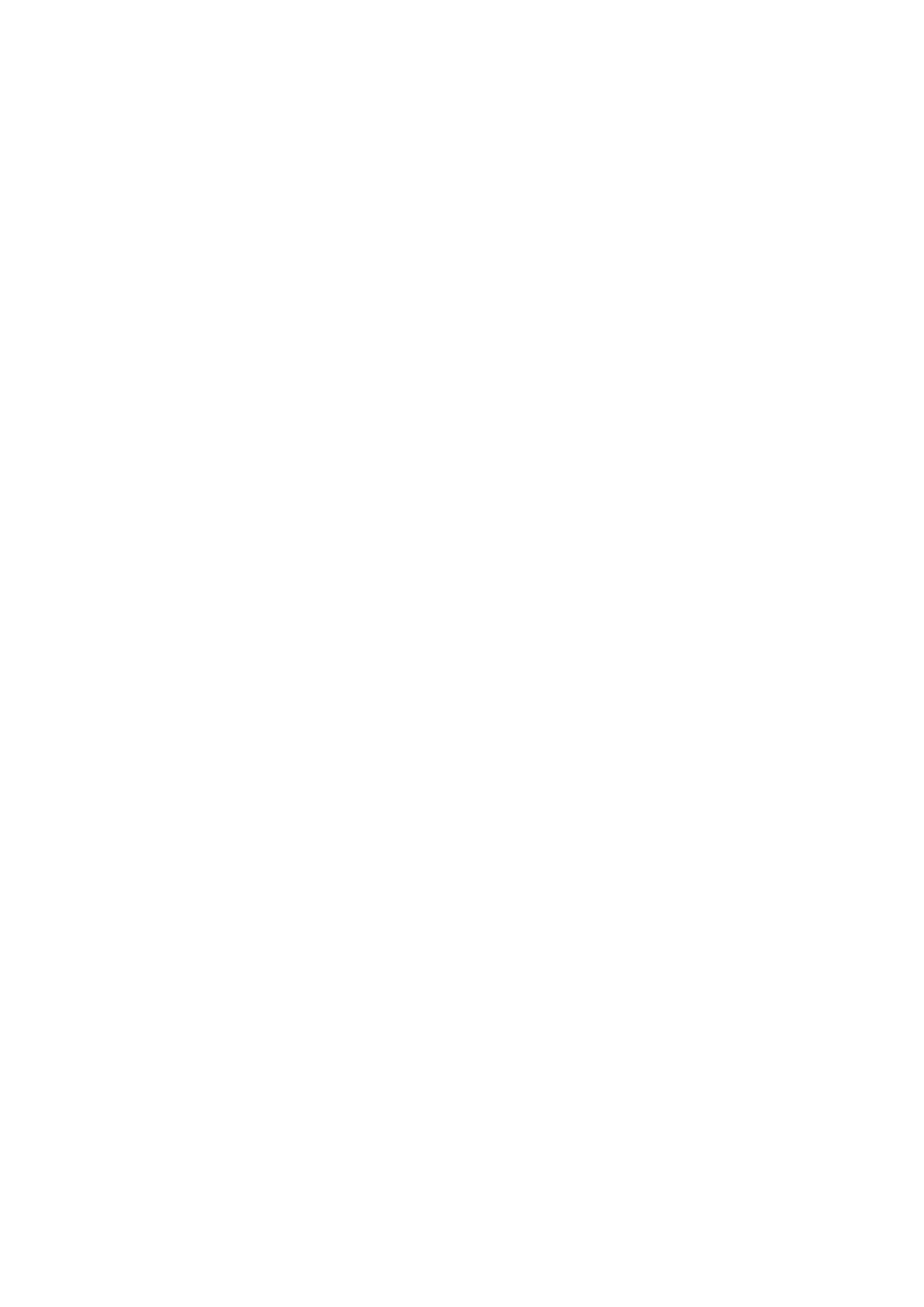## **Introduction**

The International Council for Science (ICSU) proposes to mobilize the international global change scientific community around an unprecedented decade of research to support sustainable development in the context of global change. In doing so it seeks to work in close collaboration with the International Social Science Council (ISSC) and other partners. The pace and magnitude of human-induced global change is currently beyond human control and is manifest in increasingly dangerous threats to human societies and human well-being. There is an urgent need for the international scientific community to develop the knowledge that can inform and shape effective responses to these threats in ways that foster global justice and facilitate progress toward sustainable development goals. The global change research community, which has played a central role in understanding the functioning of the Earth system and the human impacts on that system, holds the promise to meet this need. Realizing that promise requires a focus on new research priorities, and on new ways of doing and using research to address needs at global, regional, national, and local scales. This report is the product of an international consultative process led by ICSU and its partners that was designed to: (a) identify broadly-accepted grand challenges in Earth system science fo global sustainability; (b) identify high priority research that must be carried out to address those challenges; and (c) mobilize scholars in the sciences (social, natural, health, and engineering) and humanities to pursue that research.

The study of the Earth system—the social and biophysical components, processes and interactions that determine the state and dynamics of the Earth including its biota and human occupants—has reached a point of transition. For the past two decades, our priority has been to understand the functioning of the Earth system and, in particular, the impact of human actions on that system. Science has advanced to the point that we now have a basic understanding of how human actions are changing the global environment and a growing understanding of how those changes will affect society and human well-being. This research has provided invaluable insights regarding the biophysical processes that determine the functioning and resilience of planet Earth, the sensitivities of different components of the system, evidence of the accelerated pace of global environmental change caused by the human enterprise, the possible consequences of those changes, and the human dimensions of how to address these challenges.

This science also tells us that the rate of global environmental change is, so far, vastly outpacing our response and, thus, that our current path is unsustainable. We know enough to state with a high degree of scientific confidence that without action to mitigate drivers of dangerous global change and enhance societal resilience, humanity has reached a point in history at which changes in climate, hydrological cycles, food systems, sea level, biodiversity, ecosystem services and other factors will undermine development prospects and cause significant human suffering associated with hunger, disease, migration and poverty. If unchecked or unmitigated, these changes will retard or reverse progress towards broadly shared economic, social, environmental and developmental goals.

Our existing knowledge provides a useful basis for vital activities needed to manage specific parts or features of our world in transition, but it falls well short of what can be considered integrated solutions. How can we change human behaviour and shape political will so as to make it possible to meet targets for reductions in greenhouse gas emissions that will avoid dangerous climate change? How can societies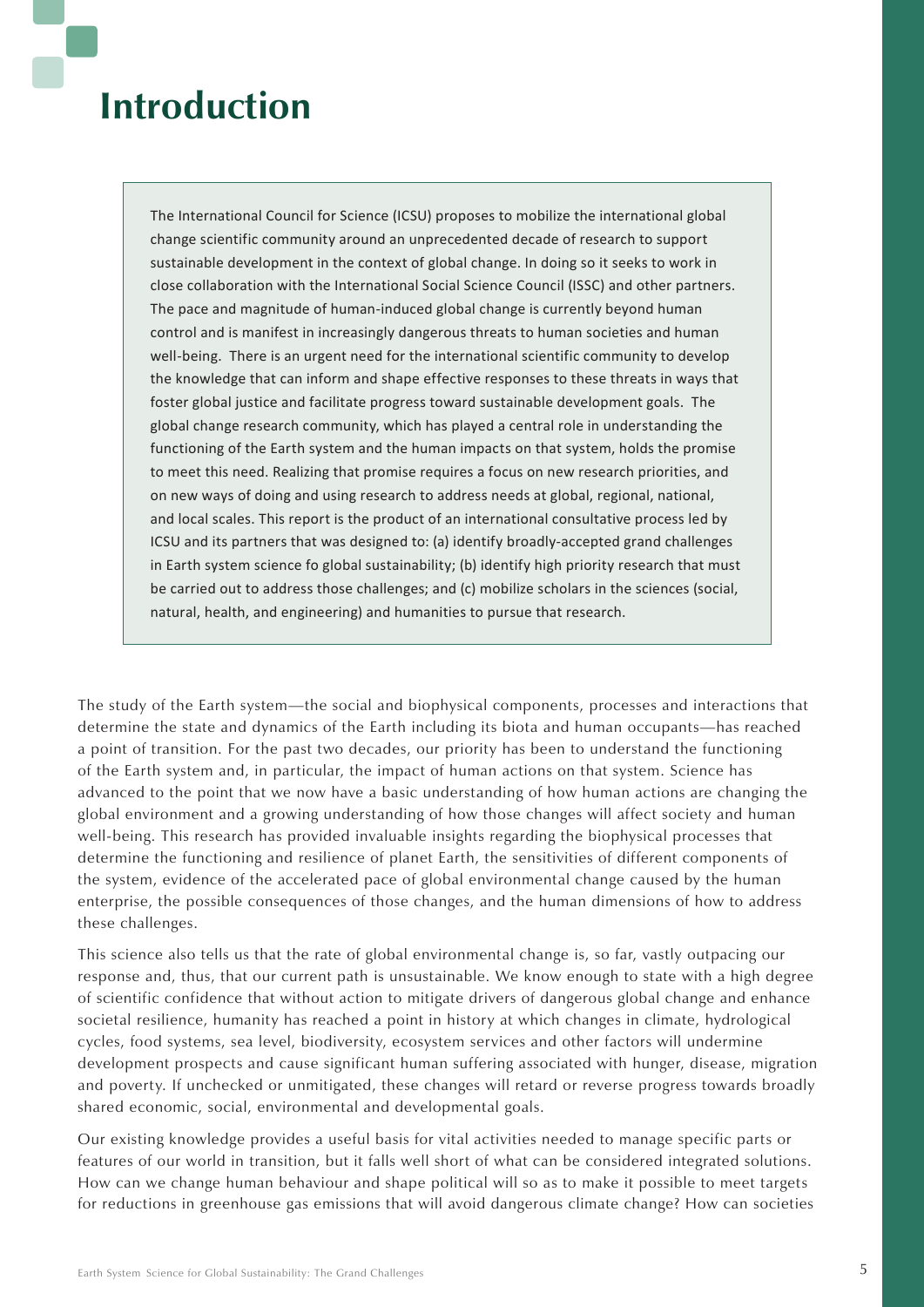most effectively and equitably respond to the global change that is already underway? How can they eradicate extreme poverty and hunger and achieve environmental sustainability?

The international scientific community holds the promise of delivering the knowledge necessary for answering these crucial questions. But realizing that promise will require a refocusing of research priorities and a reorientation towards new research frontiers. We will have to meet a twofold challenge, namely to develop response strategies to global change, on the one hand, and to deepen our knowledge of the functioning of the Earth system and its critical thresholds and the on the other hand. This will require new ways of doing research that better link science and society to address the needs of decision-makers and citizens at global, regional, national, and local scales.

Over the next decade the global scientific community must take on the challenge of delivering knowledge required to support efforts to achieve sustainable development in the context of global environmental change. Solution-focused, strategic, interdisciplinary, long-term research is needed to improve our knowledge of the social-environmental risks facing humanity and to provide science-based support for actions to achieve sustainable development. We rapidly need to deepen our understanding of how the Earth system operates in response to human pressures, improve our ability to predict future risk patterns, and explore social transformations in the world that can overcome barriers to sustainability. The necessary research builds upon and integrates expertise within the sciences (social, natural, health, and engineering) and humanities and applies it to pressing coupled social-environmental research questions of human interactions with the Earth system.

Just as we are at a point of transition in the focus and scale of global social-environmental research, we are also at points of transition in the disciplines that must be involved and the processes by which that research is undertaken. There is a need for transitions from:

- *Research dominated by the natural sciences to research involving the full range of sciences and humanities.* Social sciences have long been a component of Earth system research, but tackling the grand challenges described here requires a stronger involvement and greater integration of the social sciences, health sciences, engineering and humanities, along with the natural sciences. It is increasingly clear that pathways to address rapid global change can only be found through inquiries that integrate the full range of sciences and humanities in ways that may lead to significant transformations in these disciplines as they are currently understood. It also requires the inclusion of local, traditional and indigenous knowledge.
- *Research dominated by disciplinary studies to a more balanced mix of disciplinary research and research that draws disciplinary expertise into an integrated approach that facilitates inter- and transdisciplinarity.* The solutions to the grand challenges must be rooted in disciplinary research, but disciplinary research alone will be insufficient. Many of the priority research questions can only be solved through effective interdisciplinary research. Moreover, it is clear that both research progress and the effective use of scientific results by society and decision-makers can often be enhanced through transdisciplinary research; that is, through greater involvement of external stakeholders in the research process. Research will often be most useful, and the results most readily accepted by users, if priorities are shaped with the active involvement of potential users of research results and if the research is carried out in the context of a bi-directional flow of information between scientists and users. An effective response to global environmental change will be aided by the co-creation of new knowledge with a broad range of stakeholders through participatory practices.

These proposed transitions in the disciplines involved, and the research processes utilized, are needed because they will bring greater expertise to bear in framing and addressing the research priorities, because they help to ensure that the research priorities are relevant to key stakeholders, and because the answers to the research questions can more readily inform decision making.

In light of the urgent needs, ICSU is seeking to mobilize researchers around an unprecedented, 10-year scientific effort to address the grand challenges. The process to reach consensus on the grand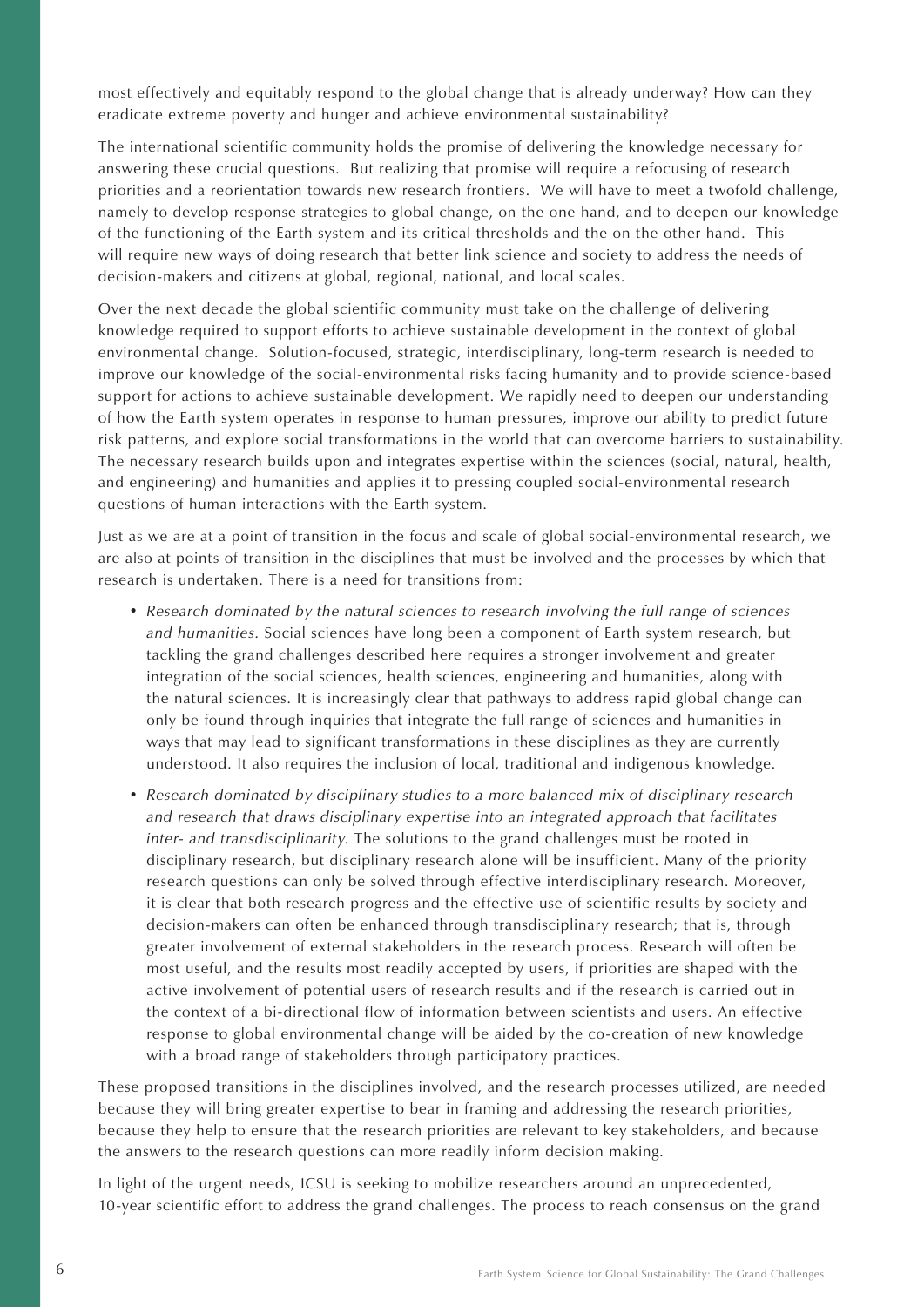challenges and research priorities began with an Internet consultation in July and August 2009.<sup>1</sup> The Internet consultation yielded more than 300 proposed Earth system research priorities contributed by individuals from 85 countries. These proposed research priorities formed the background for a workshop held in September 2009 involving senior researchers, early career scientists, science-policy experts and representatives of research funding agencies. A draft document presenting the selection criteria, grand challenges, and research priorities generated by that workshop was circulated for review between December 2009 and March 2010. Review comments from 46 institutions and over 200 individuals have been addressed in this report.

This report aims to provide a widely shared vision of the scientific priorities for in the coming decade. It is intended to: (a) mobilize the greater engagement of the international scientific community and, particularly, of the broader social science community; (b) stimulate innovative new research and guide the prioritization of research topics by scientists, research funders and policy makers; and (c) inform potential users of the findings that might stem from this research, including scientific assessments like the Intergovernmental Panel on Climate Change, and technical advisors to decision-makers in the private sector and governments. Representatives of these stakeholder groups are the audience for this document and have been involved in its development. Additional information on this consultative process is provided in Appendix 1.

 $<sup>1</sup>$  The full process is described in detail at: www.icsu-visioning.org/the-visioning-process. The Internet consultation</sup> (www.icsu-visioning.org) attracted over 7000 unique visitors from 133 countries and over 1000 registered users from 85 countries, who posted research questions, made comments and voted on the questions. By the end of the consultation, 323 distinct Earth system research questions had been posted on this moderated site.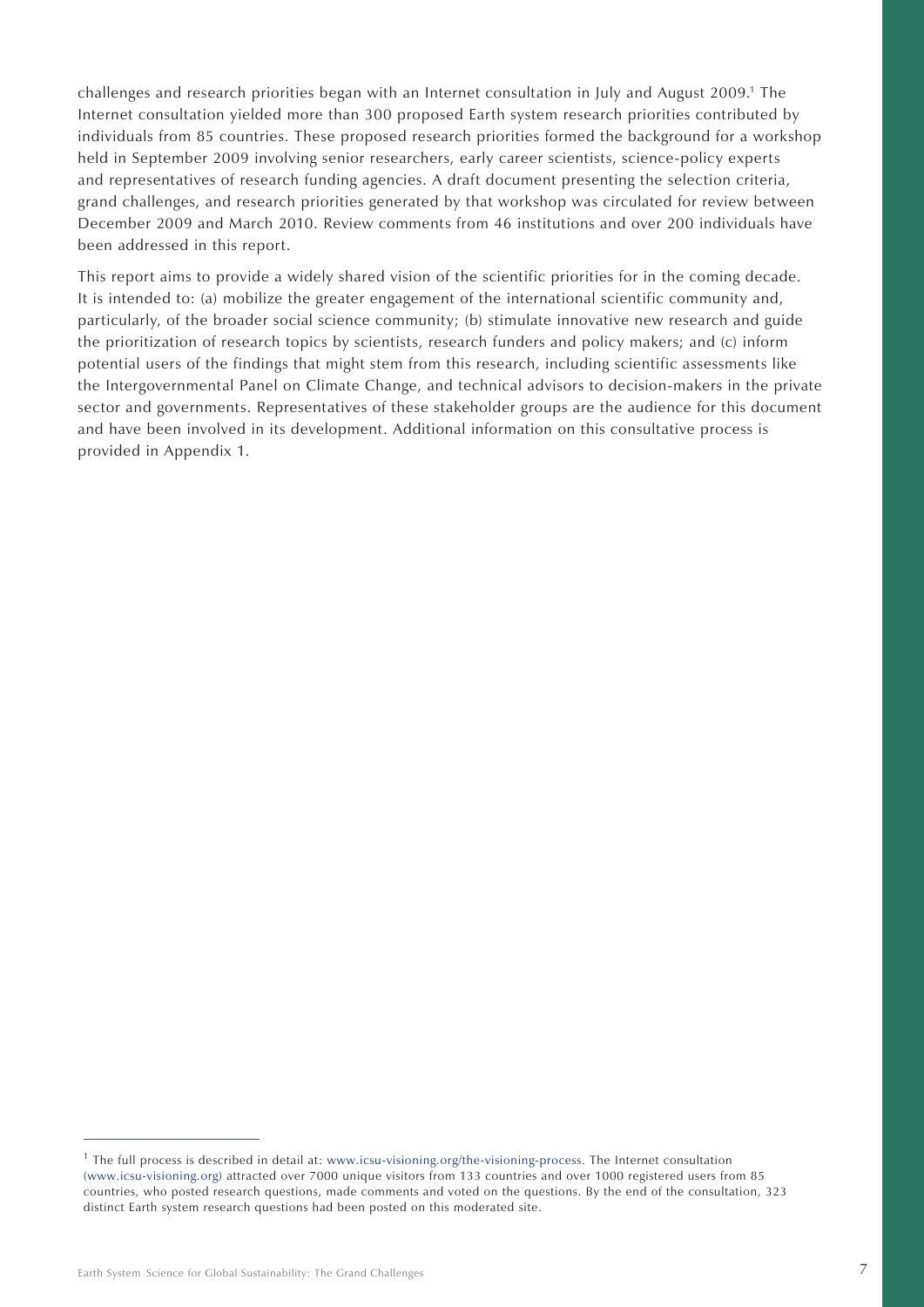

We have used the following criteria in selecting the grand challenges and associated research priorities.

- **1. Scientific importance.** Does the question address a cutting-edge research challenge that, if answered, could significantly advance our understanding within the next decade of how to achieve global sustainability, in the context of global environmental change?
- **2. Global coordination.** Is a coordinated international or global approach involving multiple researchers in different regions and often in different disciplines needed to answer the question? If not, then such a question would fall to others (i.e. be outside the remit of this framework, despite its importance to a given field).
- **3. Relevance to decision makers.** Will the answer to the question help to inform actions to meet urgent global social and ecological needs, especially promoting sustainability, reducing poverty, and assisting the most vulnerable in coping with global environmental change?
- **4. Leverage**. Does the answer to the question involve a scientific or technical breakthrough, or would it create a transferable theory, model, scenario, projection, simulation or narrative that would help to address multiple problems or other challenges related to Earth system science for global sustainability?

In addition to these four criteria used for both the selection of the grand challenges and the research priorities, the five grand challenges were also screened against a fifth criterion: did the proposed grand challenge have broad support from the research and funding community (even those not directly involved in answering the question). We believe that each of the grand challenges is widely perceived to be a fundamental question that must be addressed in the pursuit of global sustainability. In the case of the research priorities, we also added a criterion focused on the feasibility of the research: Is it plausible that the question can be answered within the next decade? We are confident that we have the scientific basis and tools available to answer the research priorities listed in this document, but success will require adequate resources and effective coordination of the international research community to ensure that the questions are addressed with focus and intensity.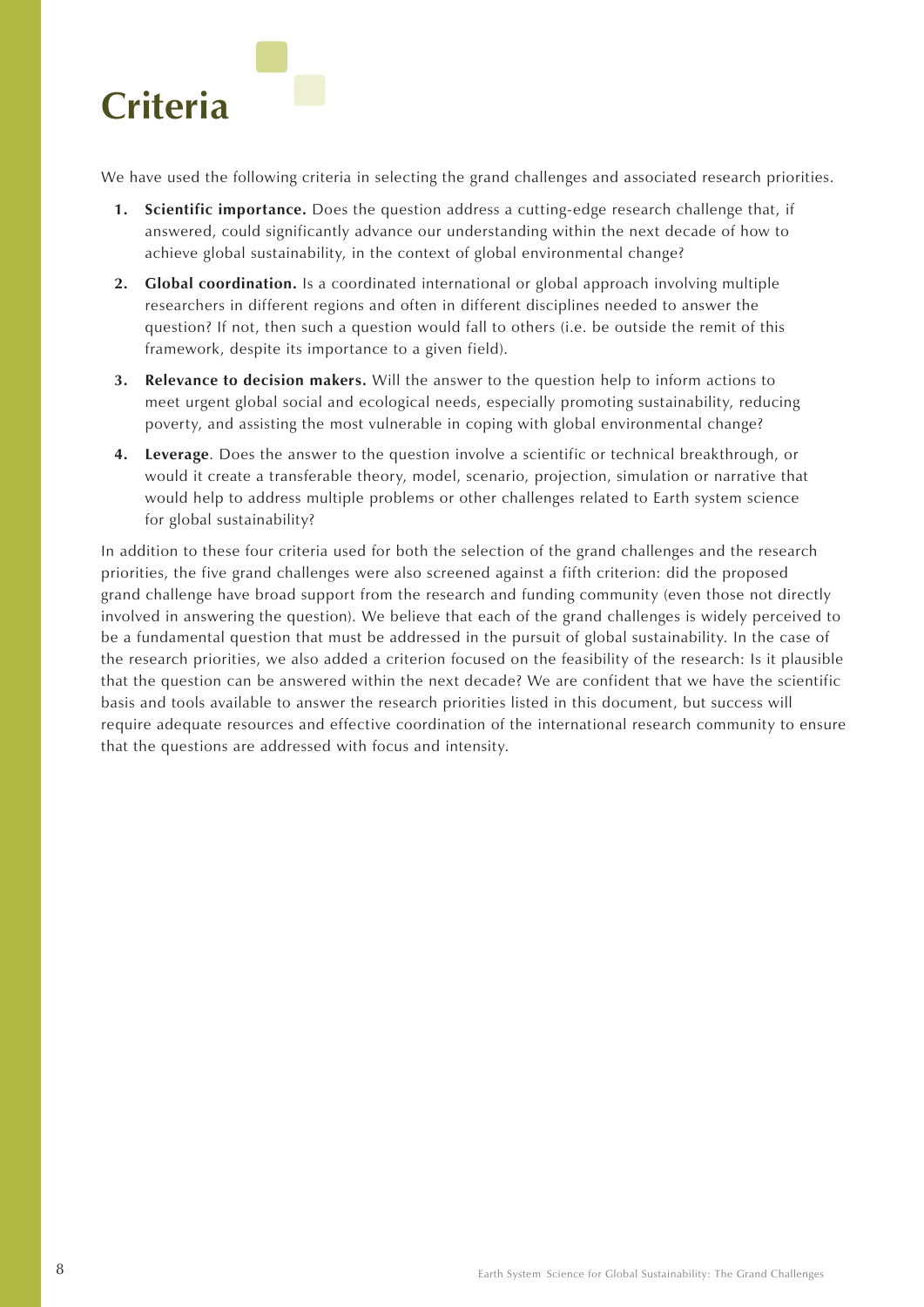# **The Grand Challenges**

Consistent with the use of the concept of grand challenges in other areas of science, we consider the grand challenges in Earth system science for global sustainability to be a call for scientific innovation or understanding that would remove critical barriers to deciding how to achieve sustainable development. We list five grand challenges and within each, we list several top-level research priorities that must be addressed during the next decade to make significant progress in resolving the problem posed by the grand challenge. The list of research priorities is neither exhaustive nor necessarily sufficient. Nonetheless, it is our judgment that these questions must be addressed to achieve the most rapid progress. In virtually all cases, a deep base of research and knowledge already exists in the areas identified by these research priorities and, building on that base, it is thus plausible that the research area can be substantially advanced in less than a decade. However, it is by no means inevitable that all the questions can be answered. These are, by definition, big and difficult problems, and will require a focused, multidisciplinary, and integrated research commitment to have a reasonable prospect of success.

The resulting challenges cover a diversity of topics but are united as elements of a systems approach that examines how the coupled social-environmental system is changing (including the dynamic responses of people and the environment) and what actions and interventions may alter the environmental and social outcomes (see Figure 1). The grand challenges adopt a systems approach from the perspective of what is being studied: the full social-environmental global system rather than independent components of that system. They also adopt a systems approach from the perspective of how research can inform actions to achieve global sustainability: none of the challenges can be fully addressed without progress in addressing the other challenges.

Consequently, the five grand challenges are an indivisible package, and the topics are not prioritized either across or within the challenges. **Progress on every one of the challenges and research questions is urgently needed.** The research community has unique capacities to contribute to the solution of these challenges, but all of them will require working with partners outside of this research community as it currently exists.



**Figure 1: Grand Challenges in Earth System Science for Global Sustainability.** The concentric circles represent the disciplinary research needed in the social, natural, health and engineering sciences and the humanities that must be carried out alongside interdisciplinary and transdisciplinary research in order to address the challenges. The lines linking the grand challenges show that progress in addressing any challenge will require progress in addressing each of the others.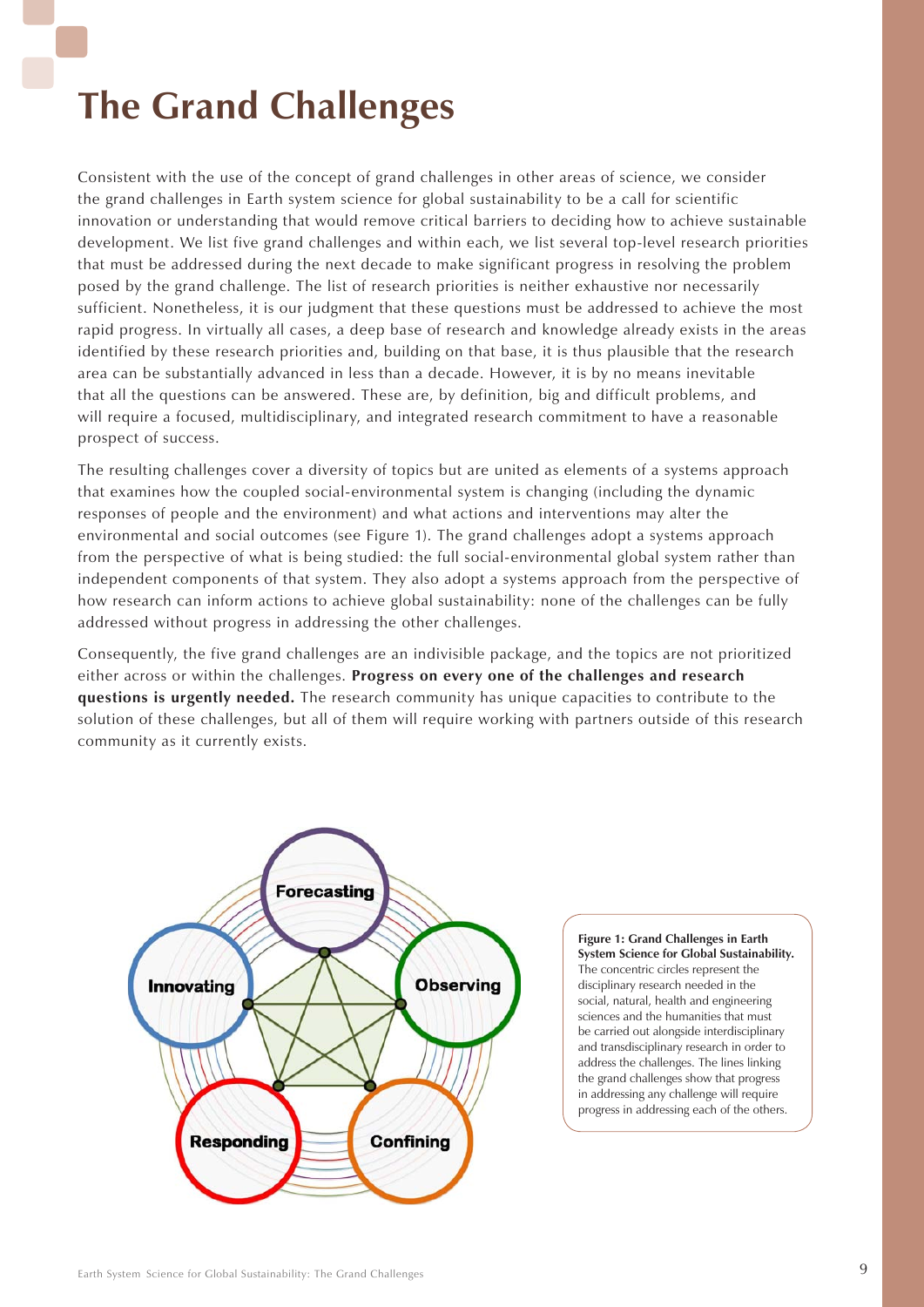Improve the usefulness of forecasts of future environmental conditions and their consequences for people.

### **Priority Research Questions**

- 1.1 What significant environmental changes are likely to result from human actions? How would those changes affect human well-being, and how are people likely to respond?
- 1.2 What threats do global environmental changes pose for vulnerable communities and groups and what responses could be most effective in reducing harm to those communities?

We consider a 'useful' forecast to be one that is responsive to the needs of societies and decision-makers for information at relevant spatial and temporal scales and is timely, accurate, and reliable. Our limited ability to anticipate the outcomes resulting from the interaction of complex and diverse human societies with equally complex natural processes is a significant barrier to timely and effective decision-making and action. Although we may never be able to accurately forecast the future of coupled social-environmental systems beyond a time horizon of several decades, there is tremendous potential to improve our ability to use scenarios and simulations to anticipate the impacts of a given set of human actions or conditions (e.g. population size, levels of consumption, greenhouse gas emissions, deforestation, increased agricultural productivity) on global and regional climate and on biological, geochemical, and hydrological systems on seasonal to decadal time scales. Building on this work, significant advances are now also needed in our ability to assess the potential impact of those environmental changes on human well-being (e.g. impacts on economies, health, food security, energy security, etc.) and the potential human response to such changes. Such forecasts and assessments should be tailored to respond to the questions and needs of the people potentially affected, and the uncertainty should be quantified and clearly communicated.

Answering the research questions posed here will require a major new scientific endeavour to build the capacity to predict changes to the Earth system. It includes a pressing need to develop a new suite of Earth system models with the ability of predicting changes to the Earth system from anthropogenic influence at global, regional and, where possible, local scales. This will necessitate major scientific advancements in integrated analyses of the dynamics of interlinked biophysical systems on Earth and coupling these with the human dimensions of global environmental change, both in terms of drivers and impacts. This in turn will have to build on continued progress in disciplinary Earth system research, and major improvements in and intensification of Earth observation systems.

Science cannot, as yet, provide adequate predictions of the Earth system response to pressures from the coupled socio-environmental complex. This is a major dilemma for humanity as a whole. We know that humanity is pushing systems on Earth towards risks that may cause abrupt, and potentially irreversible and disastrous changes. Despite major advancements in Earth system science over the past decade, the uncertainties and risks of anthropogenic change remain too high for comfort.2 Human development continues along a dimly lit path of uncertainties and risks; in the absence of clarifying headlights policy makers and society at large inappropriately assume that the stability of the planet will prevail. Scientific evidence to date strongly suggests that it is too risky to continue along this development pathway. We urgently need improved capabilities for analyzing and understanding the global environmental change risks facing humanity. We assess that major improvements to an integrated model to predict the Earth

<sup>&</sup>lt;sup>2</sup> The uncertainty on climate sensitivity alone for a doubling of CO<sub>2</sub> levels in the atmosphere, range from 1.5–4<sup>o</sup>C of average global temperature, an uncertainty range that has remained stubbornly high over the past 20 years, despite major advancements in integrating the atmosphere and stratosphere, with the hydrosphere and biosphere in global climate modelling.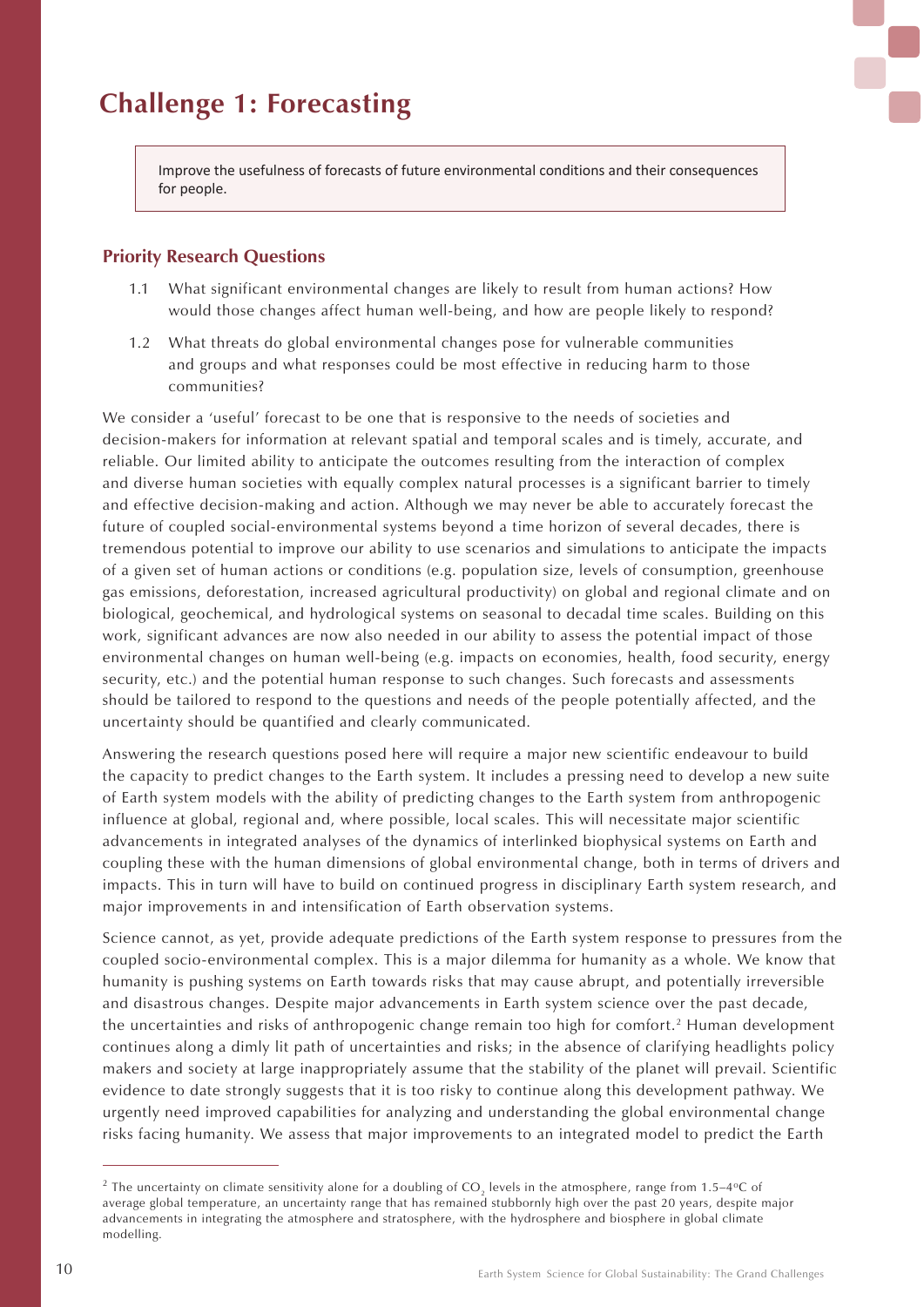system response to anthropogenic pressures is within reach, but will require a major international undertaking over the coming decade, as part of the grand challenge endeavour.

Significant improvement is needed in our ability to provide forecasts that address the full range of plausible outcomes within a probabilistic framework, that incorporate the dynamic response of both the natural and social system, and that provide results at appropriate spatial and temporal scales to assess impacts on economies, ecosystem services and human well-being. Progress in this area of research will require advances in understanding and modelling the fundamentals of physical phenomena, advances in modelling capability (including development of the ultra-high performance computing infrastructure), the incorporation of information from paleo-climate change as well as historical information on social and behavioural responses and a more interdisciplinary framework of analysis. By meeting this challenge, models and analyses of global and regional environmental change will be able to provide direct support to governance and management at national and regional scales, and over the typical time frames of political and management decisions.

The human consequences of global environmental change will vary across regions and within societies because of geographic differences in impacts and because of differences in the vulnerability of groups of people. An important focus of efforts to improve forecasting capability must be to better understand which groups of people are most vulnerable to global change, what threats global change poses for those communities, and the potential consequences of different adaptation and mitigation actions. These communities will experience the greatest impacts associated with global change; consequently, there is an urgent need for the scientific community to provide decision-makers and society with information that can guide action to lessen those impacts.

Examples of key questions that need to be answered include: How will regional climate change over decadal time scales? What will be the environmental and health impact of changes to other biogeochemical cycles (e.g. nitrogen, phosphorus) or to increased loadings of toxic pollutants? How will the social, economic and health impacts of global environmental change vary across regions and within societies? What adaptation strategies are needed to reduce vulnerability to global environmental change? When do individual human actions aggregate to cause consequences for larger regions or the Earth system? How are changes in ecosystems and biodiversity going to affect ecosystem services and human well-being? What trade-offs occur among services and human well-being and are there strategies to minimize the adverse consequences of such trade-offs? What kinds and levels of biodiversity are needed to buffer the impacts of environmental change on ecosystem services?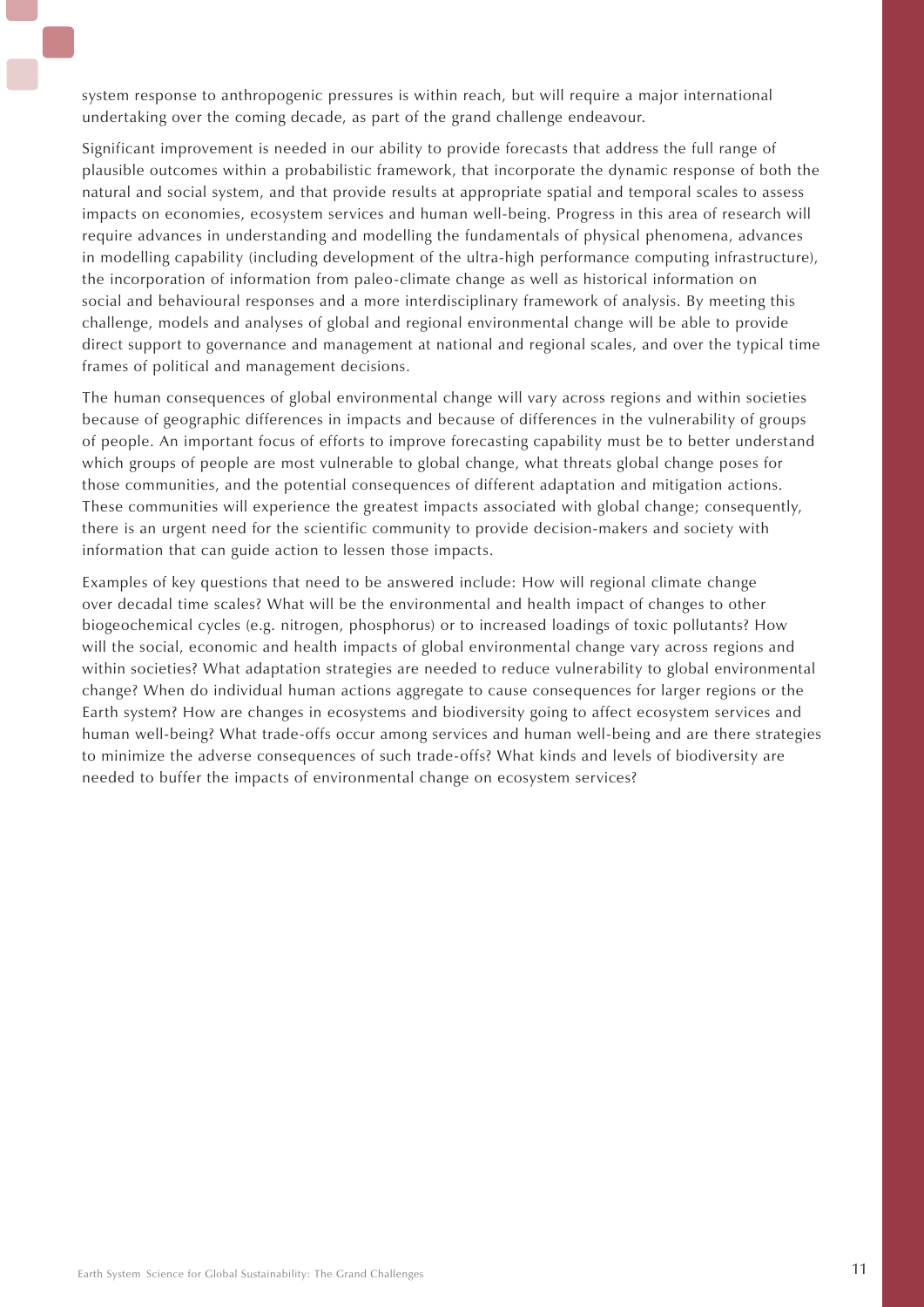### **Challenge 2: Observing**

Develop, enhance and integrate the observation systems needed to manage global and regional environmental change.

### **Priority Research Questions**

- 2.1 What do we need to observe in coupled social-environmental systems, and at what scales, in order to respond to, adapt to, and influence global change?
- 2.2 What are the characteristics of an adequate system for observing and communicating this information?

Major investments are being made to build more effective global and regional monitoring systems and to ensure their international coordination (e.g. through arrangements like the Global Earth Observation System of Systems, GEOSS). But these systems, which provide a firm foundation, still fall well short of what is needed. The current supply of information needed to manage the socio-environmental system, especially at a global scale, as well as the system for delivering that information to decision-makers, is inadequate for the task. Further advances in theories, models, scenarios, projections, simulations, or compelling narratives used to understand the coupled social-environmental system and to forecast changes are constrained by limited availability of data needed to set parameters and validate predictions. Moreover, the paucity of empirical data on changes in social-environmental systems undermines the ability of decision-makers and the public to establish appropriate responses to emerging threats and to address the needs of vulnerable groups of people.

To meet any of the grand challenges, a robust data and information system is needed that can combine data and knowledge gathered over centuries with new observations and modelling results to provide a range of integrated, interdisciplinary datasets, indicators, visualizations, scenarios, and other information products. Ensuring wide access to both past and future data, especially with regard to societal dimensions, is a key challenge that cannot be taken for granted.

The observation, data preservation and information systems required need to: encompass both natural and social features; be of high enough resolution to detect systematic change; assess vulnerability and resilience; include multiple sources of information (quantitative, qualitative and narrative data and historical records); provide information about both direct drivers of change and indirect drivers; involve multiple stakeholders in the research process; support effective decisions at global to local scales; be formally part of adaptive decision making processes; provide full and open access to data; and be cost effective. They would include critical data needs such as comprehensive time-series information on changes in: (1) land cover and land use, biotic systems, air quality, climate and the oceans; (2) spatial patterns and changes in freshwater quantity and quality, for both ground- and surface-water; (3) stocks, flows and economic values of ecosystem services; (4) trends in perceived and real components of human well-being (particularly those not traditionally measured, such as access to natural products that are not marketed); (5) socio-economic indicators, including population distribution, economic activities and mobility; (6) patterns of human responses to these developments including changes in policies, technologies, behaviours and practices; and (7) empirical measures of the efficiency of responses. The design of such a system would need to address the question of how local and regional changes can be scaled accurately and effectively to enhance the assessment of global changes, and vice versa. The entire design should include a process and institutional arrangements for observation systems to be aligned with assessment and policy processes.

This grand challenge is both a research challenge and a challenge for science policy. Fundamental scientific questions need to be addressed in the design of cost-effective systems that can meet the needs of managers and decision-makers. The implementation of such systems, on the other hand, is not a research challenge but will nevertheless require an ongoing and concerted effort by the scientific community if it is to be achieved, even beyond the timescale of the work envisaged here.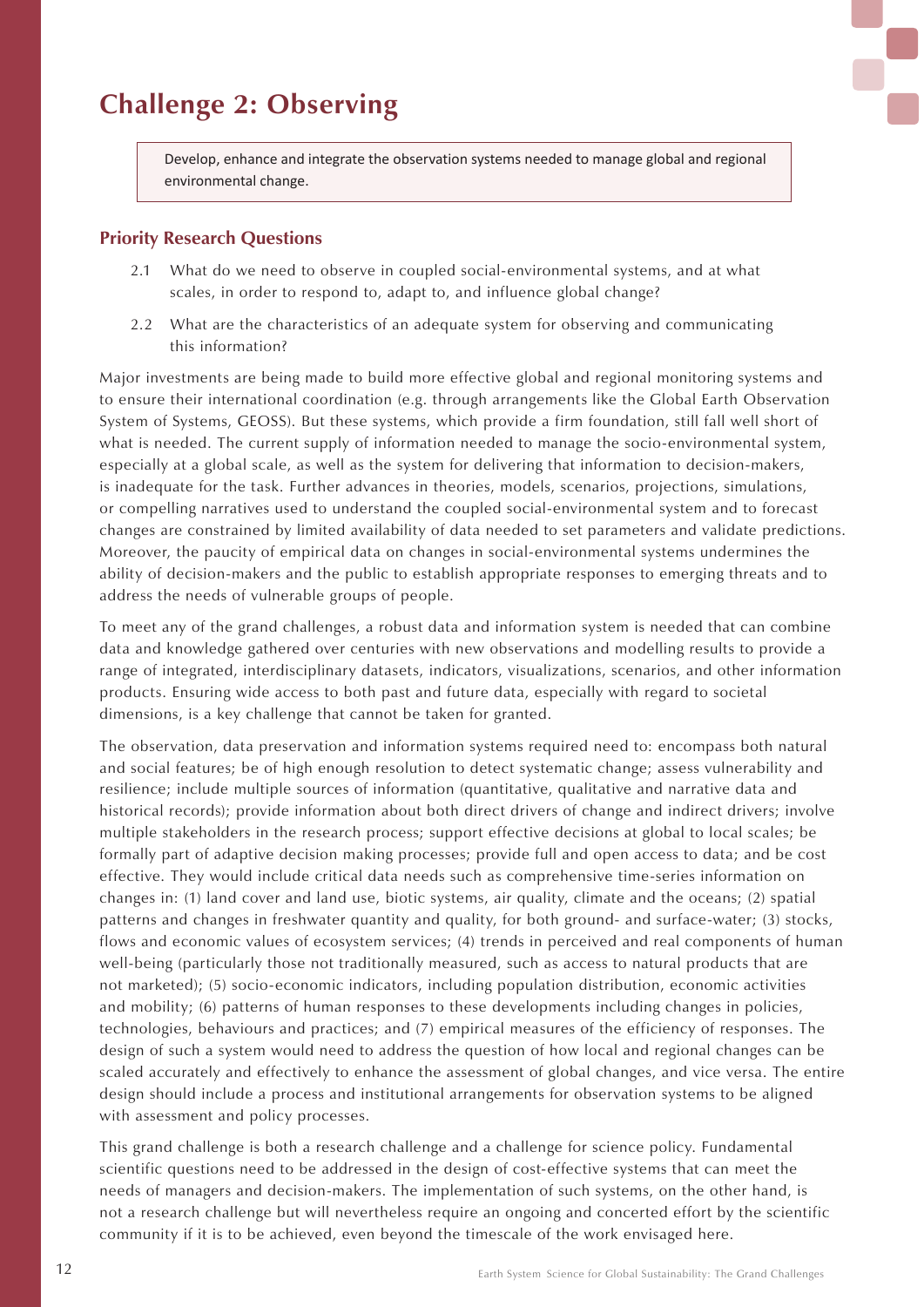### **Challenge 3: Confining**

Determine how to anticipate, recognize, avoid and manage disruptive global environmental change.

### **Priority Research Questions**

- 3.1 Which aspects of the coupled social-environmental system pose significant risks of positive feedback with harmful consequences?
- 3.2 How can we identify, analyze and track our proximity to thresholds and discontinuities in coupled social-environmental systems? When can thresholds not be determined?
- 3.3 What strategies for avoidance, adaptation and transformation are effective for coping with abrupt changes, including massive cascading environmental shocks?
- 3.4 How can improved scientific knowledge of the risks of global change and options for response most effectively catalyze and support appropriate actions by citizens and decision-makers?

It is increasingly likely that human interference will trigger highly nonlinear changes in the global environment. Such changes may be abrupt or slow, but in all cases they tend to alter the very character of the life-support system in question and to be largely irreversible on human time-scales. Examples are major shifts in regional climate, rapid collapse of ice sheets, methane release associated with thawing permafrost and warming oceans, and discontinuous transitions in the structure and functioning of biological systems. In turn, disruptive changes in social systems can result from such events, as well as from more gradual environmental changes such when reduced precipitation or degrading soil fertility eventually leads to the creation of environmental refugees. Moreover, an increasingly interconnected world generates linked trends and shocks in seemingly disparate sectors such as energy, finance, food, health, water and security. Public policies and social and economic institutions are rarely designed with such human-induced disproportional changes and regime shifts in mind.

An urgent research challenge is to understand the underlying non-linear dynamics. This will require, in particular, the future integration of environmental and complexity science, two fields that until now have developed largely separately. In order to confine global change to tolerable domains we will have to identify and track our proximity to planetary boundaries (like critical levels of ocean acidification) and in order to confine the impacts of unavoidable excursions into dangerous systems territory we will have to find optimal ways for enhancing resilience to disruptive change. A major focus of research must also be to better determine strategies for avoidance, adaptation or transformation of social-environmental systems to accommodate changes that are dangerous because of their speed, scale, non-linear nature, cumulative impact, self-amplifying nature or irreversibility.<sup>3</sup> Such research can also inform steps that societies should take to increase their resilience to natural and human induced disasters. Research into appropriate response and adaptation strategies must extend beyond considerations of 'optimal' approaches to advance understanding of the political and social dynamics of responses. For example, despite the best efforts of analysts to identify optimal policies that might prevent a crisis, it is not uncommon for policies to be changed only when that crisis comes to pass; what does this imply for the design and promotion of response options? And a most exciting task will be to find out whether there are positive social tipping points, i.e. pioneering action that can tip economic machineries or social dynamics into sustainable regimes.

<sup>&</sup>lt;sup>3</sup> These are not the only types of dangerous global changes. For example, relatively linear but small changes in the global environment can have dangerous impacts on people if they occur over long time periods. Grand Challenges 1 and 4 are well suited to addressing impacts such as these. Grand Challenge 3 addresses the risk of more discontinuous or abrupt change.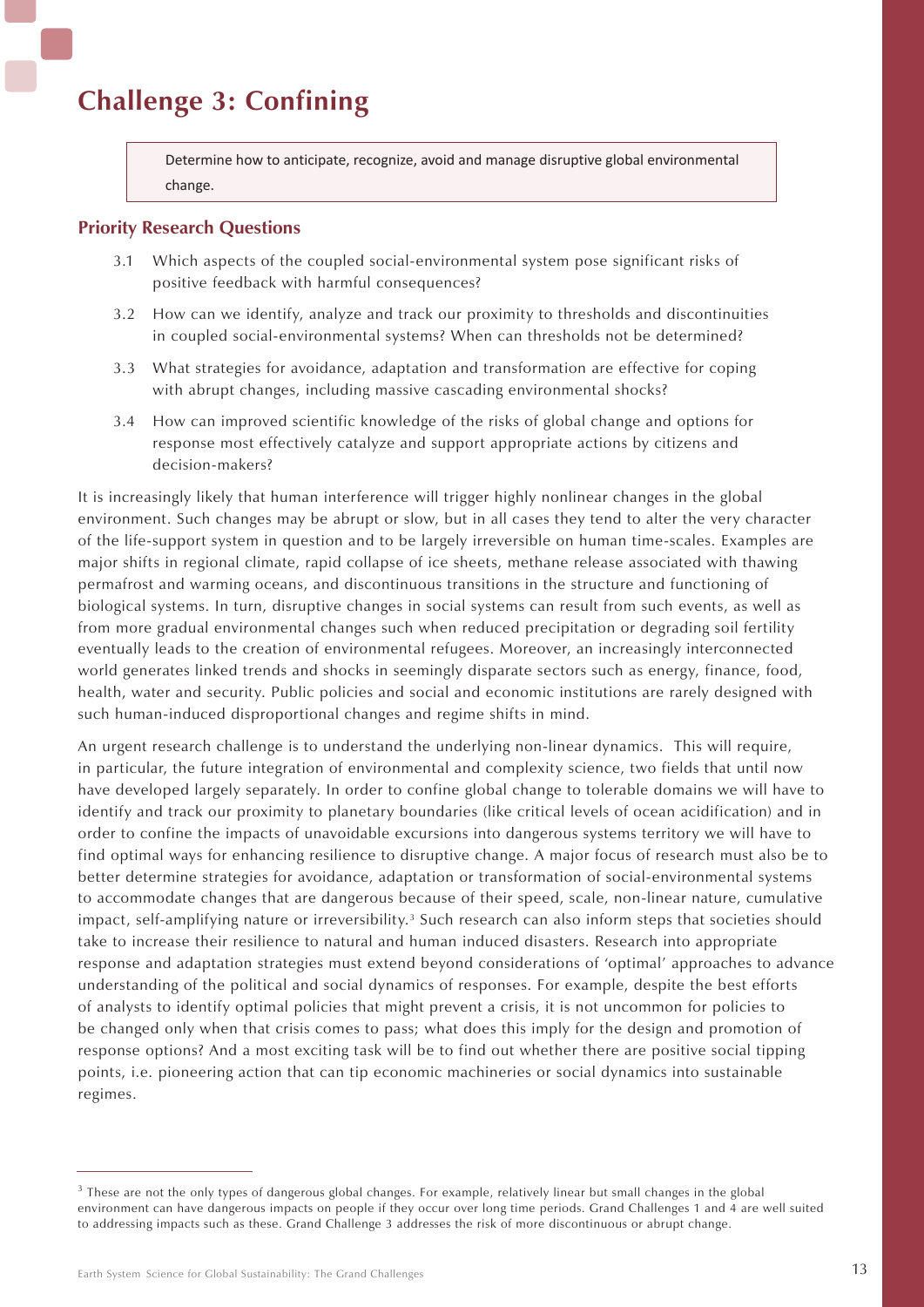

Determine what institutional, economic and behavioural changes can enable effective steps toward global sustainability.

### **Priority Research Questions**

- 4.1 What institutions and organizational structures are effective in balancing the trade-offs inherent in social-environmental systems at and across local, regional and global scales and how can they be achieved?
- 4.2 What changes in economic systems would contribute most to improving global sustainability, in the context of global environmental change, and how could they be achieved?
- 4.3 What changes in behaviour or lifestyle, if adopted by multiple societies, would contribute most to improving global sustainability, in the context of global environmental change, and how could they be achieved?
- 4.4 How can institutional arrangements prioritize and mobilize resources to alleviate poverty, address social injustice and meet development needs under rapidly changing and diverse local environmental conditions and growing pressures on the global environment?
- 4.5 How can the need to curb global environmental change be integrated with the demands of other inter-connected global policy challenges, particularly those related to poverty, conflict, justice and human security?
- 4.6 How can effective, legitimate, accountable and just, collective environmental solutions be mobilized at multiple scales? What is needed to catalyze the adoption of appropriate institutional, economic or behavioural changes?

Global change exposes gaps in social institutions, including governance and economic systems, for managing emerging global (and local) problems. The time and spatial scales of global change differ fundamentally from the types of problems that humanity has addressed in the past. Currently, decision-makers have incentives that favour short-term and private benefits, rather than long-term and collective benefits. Addressing the problems of global change, including unsustainable resource use, pollution of the global commons, growing resource demand resulting from increased population growth and per capita consumption, increased distrust by citizens of each other and their officials, and growing poverty, will require a step change in research addressing fundamental questions of governance, economic systems and behaviour.

An effective response to global change will also require much greater understanding of the inter-relations between global environmental change, global poverty and development needs, and global justice and security. For example, how will global environmental change influence progress toward the goals of preventing and eradicating poverty and hunger and improving human health? How does global environmental change shift the agenda for sustainable development in the world?

Determining how to achieve changes in social organizations, institutional arrangements and human behaviour is just as important as establishing what changes are desirable. In many cases, successful changes in institutions will stem from steps taken to achieve collective social action in response to the challenge. How can timely actions be undertaken at unprecedented and multiple geographical and geopolitical scales, where the nature and scale of the issues involved means that the actors have widely differing—and disconnected—values, ethics, emotions, spiritual beliefs, levels of trust, interests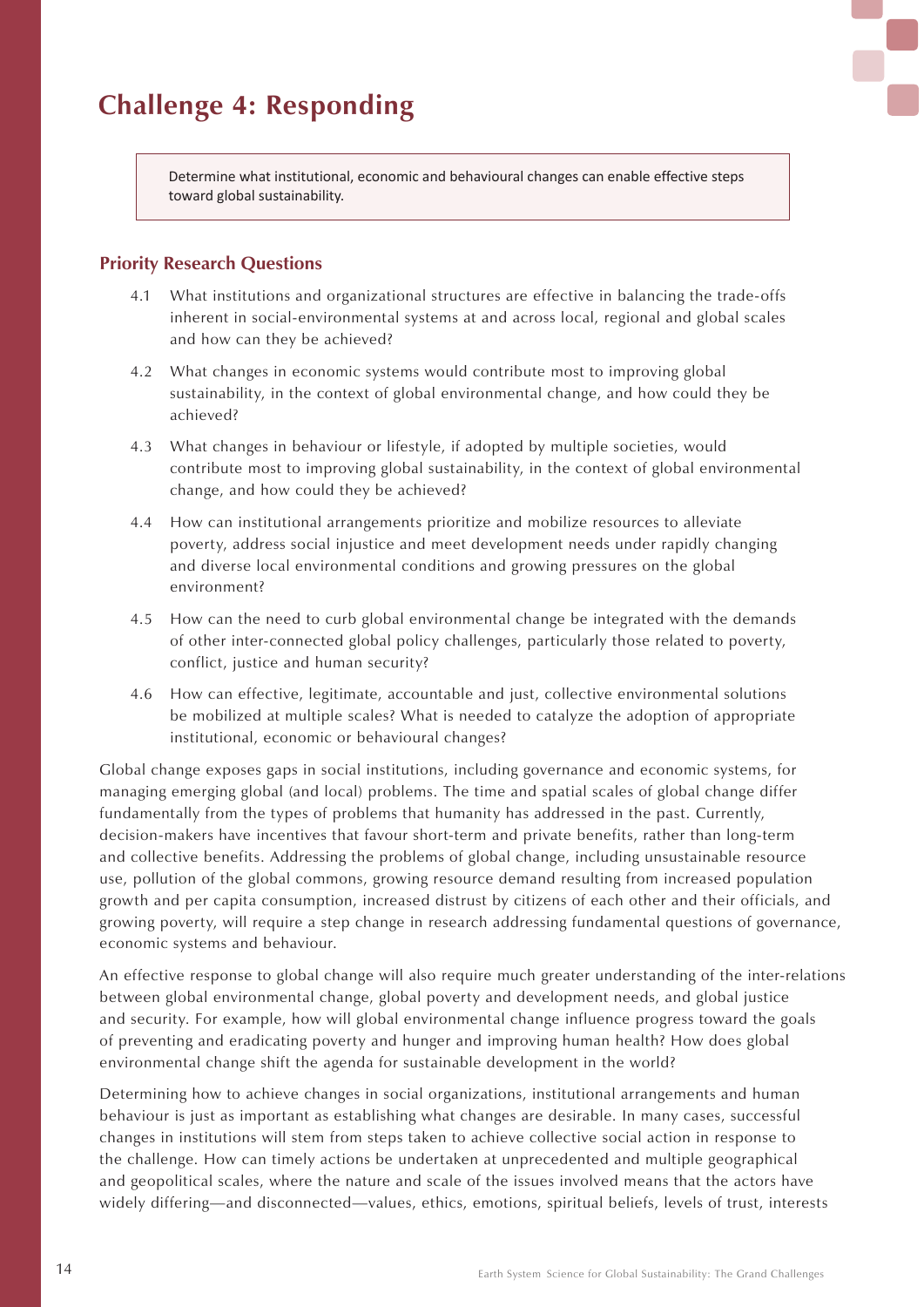and power? How can we better understand the role of individual decisions within diverse settings as the building block of societal decisions? How can we better understand the factors shaping individual behaviour, values and perceptions of threats and risks and how those values and perceptions influence both individual action in relation to global change and the potential for collective action? Recognizing individuals, not just policy makers, as a fundamental unit forces attention to a new level of detail on how information about the environment and feedback on thresholds being reached and breached can impact social changes and actions. Such information can influence individuals, who then incorporate this information along with other factors such as institutions or policies, to make decisions that then aggregate to impact society and the environment.

### **Challenge 5: Innovating**

Encourage innovation (coupled with sound mechanisms for evaluation) in developing technological, policy, and social responses to achieve global sustainability.

### **Priority Research Questions**

- 5.1 What incentives are needed to strengthen systems for technology, policy and institutional innovation to respond to global environmental change and what good models exist?
- 5.2 How can pressing needs for innovation and evaluation be met in the following key sectors?
	- a. How can global energy security be provided entirely by sources that are renewable and that have neutral impacts on other aspects of global sustainability, and in what time frame?
	- b. How can competing demands for scarce land and water be met over the next half century while dramatically reducing land-use greenhouse gas emissions, protecting biodiversity, and maintaining or enhancing other ecosystem services?
	- c. How can ecosystem services meet the needs for improving the lives of the world's poorest peoples and those of developing regions (such as safe drinking water and waste disposal, food security and increased energy use) within a framework of global sustainability?
	- d. What changes in communication patterns are needed to increase feedback and learning processes to increase the capacity of citizens and officials, as well as to provide rapid and effective feedback to scientists regarding the applicability and reliability of broad findings and theoretical insights to what is observed in the field?
	- e. What are the potentials and risks of geo-engineering strategies to address climate change, and what local to global institutional arrangements would be needed to oversee them, if implemented?

Unprecedented challenges require novel and rapid innovative responses. While many of these grand challenges address the need for solutions-oriented research, it is increasingly clear that the scale and potential impact of global environmental change may necessitate the consideration of entirely novel technologies, institutions and policies at multiple levels.

A number of issues demand particular research attention in this regard. First, it is clear that fundamental changes are needed in our systems of energy production and use in order to avoid dangerous climate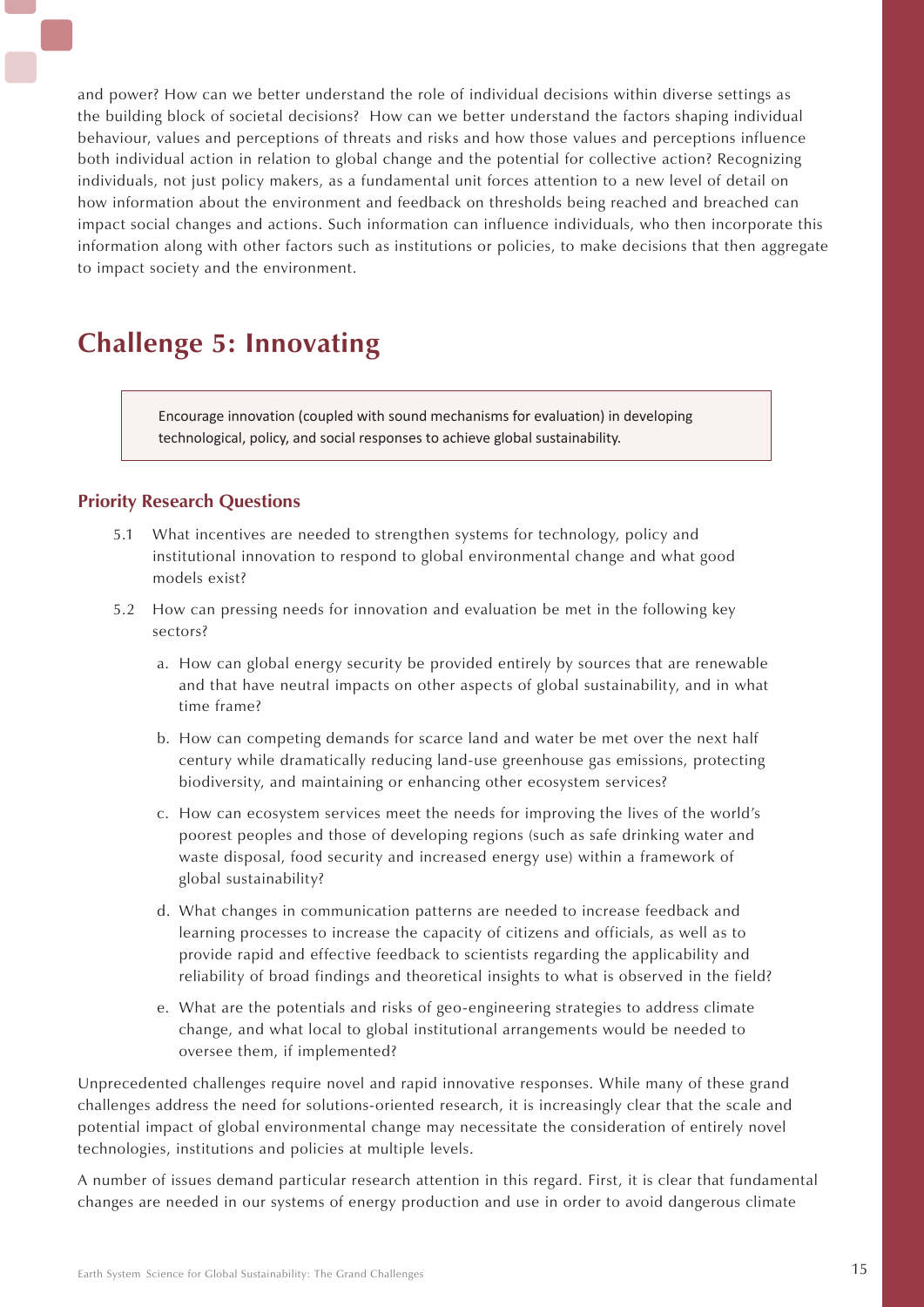change. Research is needed to help identify and develop new systems for energy production, metering and use, and to assess the impacts of these systems on the environment and society.

Second, at current rates of growth in agricultural yield and improvements in water use efficiency, it will be extremely difficult to simultaneously meet the needs over the next half century for: (a) increased food demand from growing (and wealthier) populations; (b) increased human demand for freshwater for agricultural and urban uses; (c) reduced greenhouse gas emissions associated with land use change and agricultural production; (d) potential increased production of biofuels; (e) reduced rates of biodiversity and forest loss; and (f) enhanced ecosystem services. What are plausible scenarios for addressing this problem? What are the costs, benefits and risks of different policy, technological or ecosystem-based management strategies that might be applied?

Third, solving the problem of poverty is integral to solving the problems of global environmental change: one is as important as the other since the two issues are tightly coupled. The poor will experience the greatest harm from global environmental change. It is imperative that solutions to the problem of global change simultaneously contribute to the needs for preventing and eradicating poverty and vice versa.

Fourth, in order to rapidly address the challenges of global environmental change, we must greatly enhance our capacity for learning and this in turn requires much more effective feedback loops at multiple scales. One factor that exacerbates the challenge of dealing with global environmental change is that the time scale of human impacts on the global environment (years to centuries) does not provide the immediate feedback that could inform the public and decision-makers. Mechanisms for providing feedback between the slow variables of global change and the fast variables of human response must be developed. Better communication and feedback is also needed that can enable more rapid uptake of solutions and learning across communities and societies. And the scientific community itself needs to develop better means of learning about the applicability of research findings to real-world situations.

Finally, considerable work is underway to explore innovative approaches such as geo-engineering and green energy technologies. How can such innovation be responsibly intensified? How can risks associated with global environmental management be adequately assessed? Although research is needed to explore the entire set of policy, institutional and behavioural changes that could mitigate climate change and enhance adaptation to climate change, increased attention should now be given to research to understand the costs, benefits, and risks of various geo-engineering strategies and the institutional arrangements that would be needed to oversee and assess such strategies if they were implemented.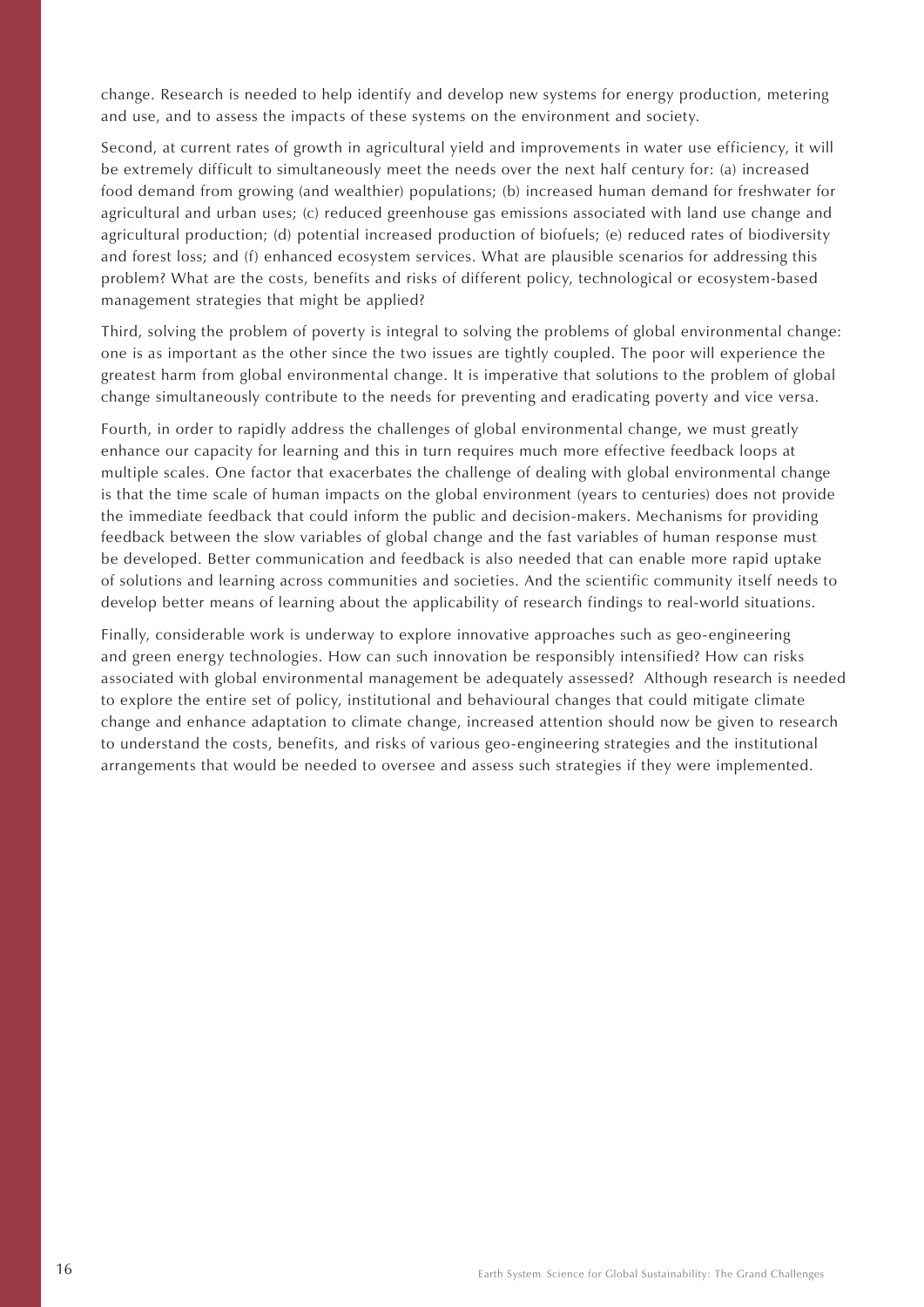# **Expected Deliverables**

The primary product of the research that will be guided by these grand challenges is the knowledge base needed to support efforts to achieve sustainable development in the context of global environmental change. This knowledge base, and the process of developing it, should make a major contribution to efforts to reduce global poverty and improve global justice in ways that do not unduly exacerbate environmental stresses. The research will also yield a set of more tangible products:

- Improved regional and sub-regional information concerning potential consequences of global and regional environmental change and the likely impacts of different actions to mitigate or adapt to those changes. (Challenge 1 and 2)
- Improved accuracy of regional and subregional forecasts of climate, food security, health and environmental risks, and water availability. (Challenge 1 and 2)
- Improved information on the consequences, costs, benefits and risks of potential mitigation and adaptation strategies. (Challenge 1 and 2)
- Prioritized needs for Earth system observations of geophysical, chemical, biological and social variables and the design features of a system for delivering that information. (Challenge 2)
- A framework for forecasting the likelihood, location, drivers, severity and risk of high magnitude, abrupt or non-linear changes associated with global change. (Challenge 3)
- • Options for practices and institutions that allow effective action (or provide sufficient resilience) in response to signals of impending dangerous changes. (Challenge 3 and 4)
- Designs for institutions, procedures and practices that will serve to align disconnected interests, take power asymmetries into account, and facilitate collective action. (Challenge 4 and 5)
- • Options for policies and practices that accelerate social and technological innovation relevant to the needs of managing global environmental change. (Challenge 5)
- Methods for exploring the costs, benefits and risks of alternative strategies to achieve global sustainability. (Challenge 5)
- New methods for doing research (involving innovation in synthetic research approaches, participatory practices, and collaborations) and communicating results, in which stakeholders are empowered, informed and motivated through the research process to take effective action. (All Challenges)
- Enhanced capacity to undertake interdisciplinary and transdisciplinary research, including the development of a new generation of scholars taking a systems approach to challenges of global sustainability. (All Challenges)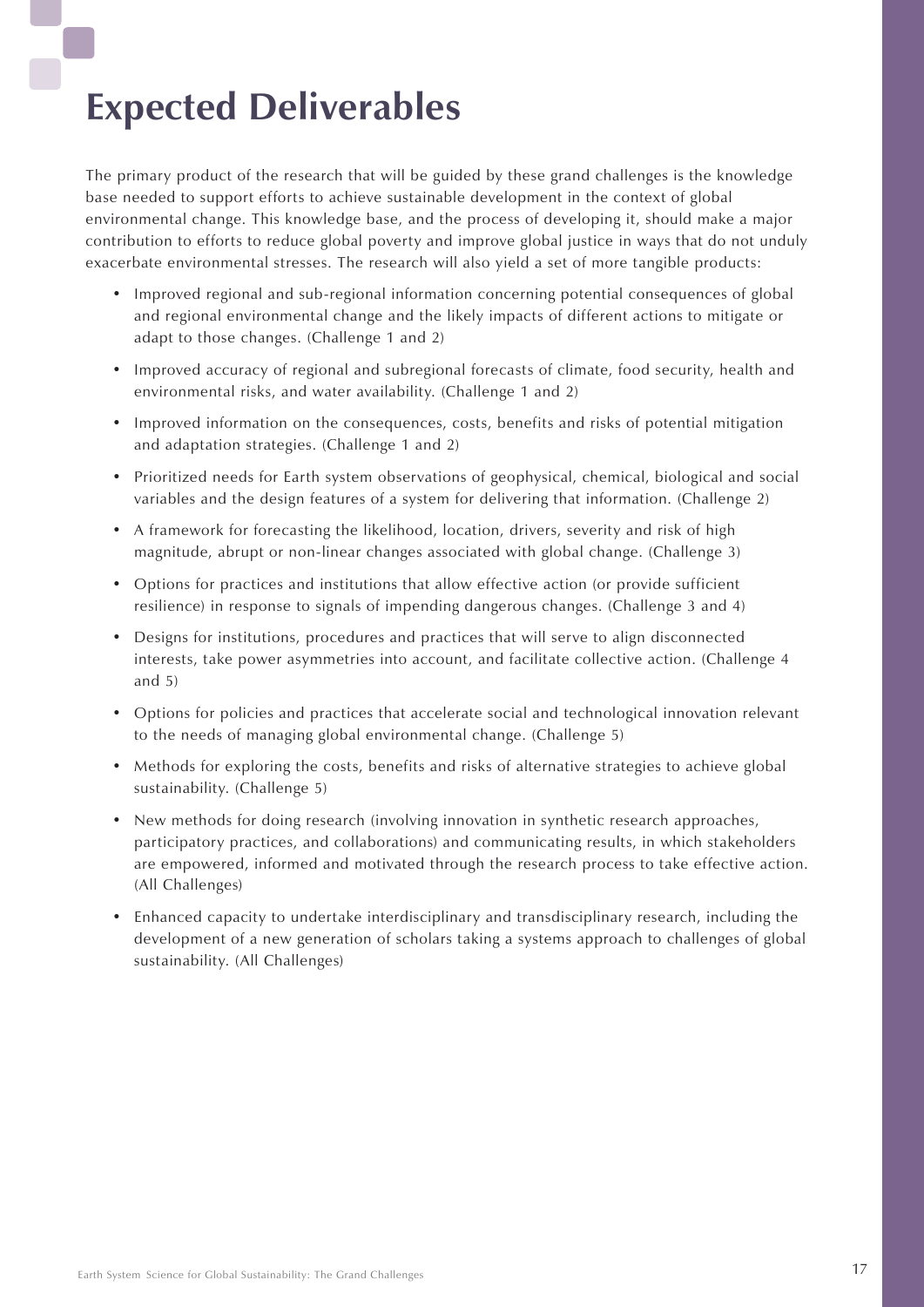

This document is the product of an agenda-setting consultation that is intended to guide and stimulate scientific research on global change and global sustainability starting promptly and continuing over the next decade. As such, it is a 'living document' that will be improved and revised as more stakeholders contribute to its content and confirm its basic premises. As the agenda-setting process goes forward, the need for input from the larger community will not be limited to responding to the specific research questions, but will also necessitate innovative approaches, including reflection upon and possible changes to the decision making process within scientific institutions in order to better facilitate the interdisciplinary and transdisciplinary research that is needed.

Major progress in addressing the grand challenges and research priorities laid out here can be achieved over the next decade, but not without changes in the existing international research structures to promote interdisciplinary research, also across scientific fields, to enable greater regionalization of that research, and to allow effective interaction with decision makers and other stakeholders to both guide the research questions and deliver the research results. And, the progress cannot be achieved without enhanced resources—the scope of research needed is far broader and the nature of research organisation far more inclusive than the work carried out over the past two decades.

A major commitment will be required by both the institutions carrying out research and the institutions supporting that research. This document is intended to help catalyze and guide an unprecedented decade of solution-oriented, focused and intensive research. Over the next year, those who have participated in this effort will seek to build a coalition of scientists, scientific institutions and funding agencies that will commit themselves to working together systematically—across disciplines and geographic regions—on agreed priority research questions that are critical to the sustainability of our planet for the future. The collaboration will likely be transformative for all involved, and one in which the goals are recognized as going far beyond science itself.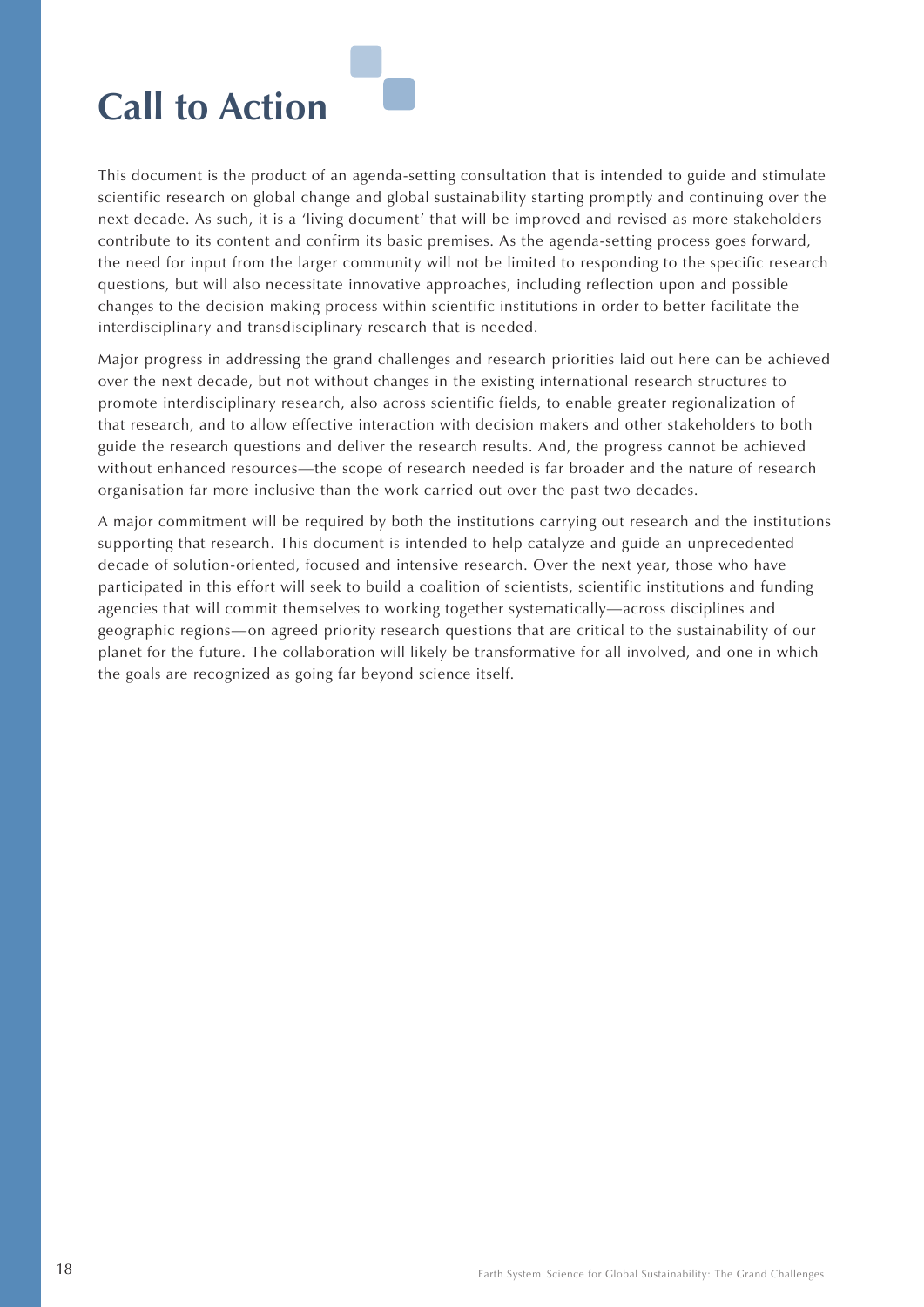## **Appendix 1: Background**

### **ICSU and the international global environmental change research initiatives**

Thirty years after the creation of the first global environmental change programme, there is a realization that the planet is in a 'no-analogue' state. While there has been much progress on understanding the complexity and vulnerability of the Earth system, there is the growing recognition science is urgently needed to address how complex social-ecological interactions play out across scales—impacting conditions for all humankind. Scientific findings have shown that the Earth's environment is changing on all scales, from local to global, in large measure due to human activities. Much of the substantiating evidence has come from scientists who are active in the global environmental change programmes: DIVERSITAS (an international programme of biodiversity science), International Geosphere-Biosphere Programme (IGBP), International Human Dimensions Programme on Global Environmental Change (IHDP), and World Climate Research Programme (WCRP).4 ICSU is the only common sponsor of these four programmes and has a long tradition in the field of global environmental change research.5 In 2001, the four global environmental change programmes came together under the banner of the Earth System Science Partnership (ESSP), which promotes international and interdisciplinary research in focal areas—carbon, food, water and health. The four programmes and ESSP are recognized leaders in the planning and coordination of international global environmental change research (*Science*, 14 March 2008).

Recent reviews of the ESSP, IGBP, WCRP and IHDP have cited their critical contributions to international research as well as to assessments and policy initiatives, particularly in the areas of climate and biodiversity. These reviews, which were done jointly with the relevant scientific cosponsors, consistently pointed to the need to engage the scientific community to explore options and propose steps to implement a holistic strategy for global sustainability research, which would both encourage scientific innovation and address policy needs. The visioning global substantiality research process, which has produced this Earth System Science for Global Sustainability: The Grand Challenges document, emanated from these reviews.

In cooperation with ISSC and other partners, ICSU is leading a broad consultative process to address the decision from the ICSU General Assembly (October 2008) to outline options for an overall framework for Earth system research. The visioning process will have three steps, and is founded on the principle that form should follow function:

- 1. a consultation primarily with, but not limited to, the scientific community to envision a research strategy and priorities for the next decade (2009);
- 2. a consultation on the institutional framework needed to deliver the scientific vision that results from Step 1 (June 2010). Invitees to this meeting include the co-sponsors of the global environmental change programmes and UNEP, as well as funders and key figures from within and outside of the programmes. Prior to this meeting there will be a public Open Forum; and
- 3. development of a plan to guide the transition from existing structures to the needed structure (2011).

ICSU has entered into this visioning process with no pre-conceived conclusions, and the ultimate goal is to strengthen, galvanize, and focus the entire sustainability research community on the most pressing societal issues.

<sup>&</sup>lt;sup>4</sup> The scope of this appendix is restricted to institutions and organizations sponsored or co-sponsored by ICSU. These are by no means the only organizations carrying out and coordinating research and monitoring relevant to global sustainability. That broader set of institutions will play critical roles in carrying out the type of research described in this document.

<sup>5</sup> In 1979, ICSU co-sponsored the first World Climate Conference, which led to the establishment in 1980 of WCRP with the World Meteorological Organization (WMO); in 1993 the Intergovernmental Oceanographic Commission (IOC) of the United Nations Educational, Scientific and Cultural Organization (UNESCO) also became a co-sponsor. Based on the studies of the Scientific Committee on Problems of the Environment (SCOPE) in the 1970s and early 1980s, ICSU initiated the planning of IGBP in 1986. IHDP was established with the International Social Science Council (ISSC) in 1996, and the United Nations University (UNU) became a co-sponsor in 2007. DIVERSITAS was initially established in 1991 by the International Union of Biological Sciences (IUBS), SCOPE and UNESCO. In 1996, ICSU joined as a co-sponsor.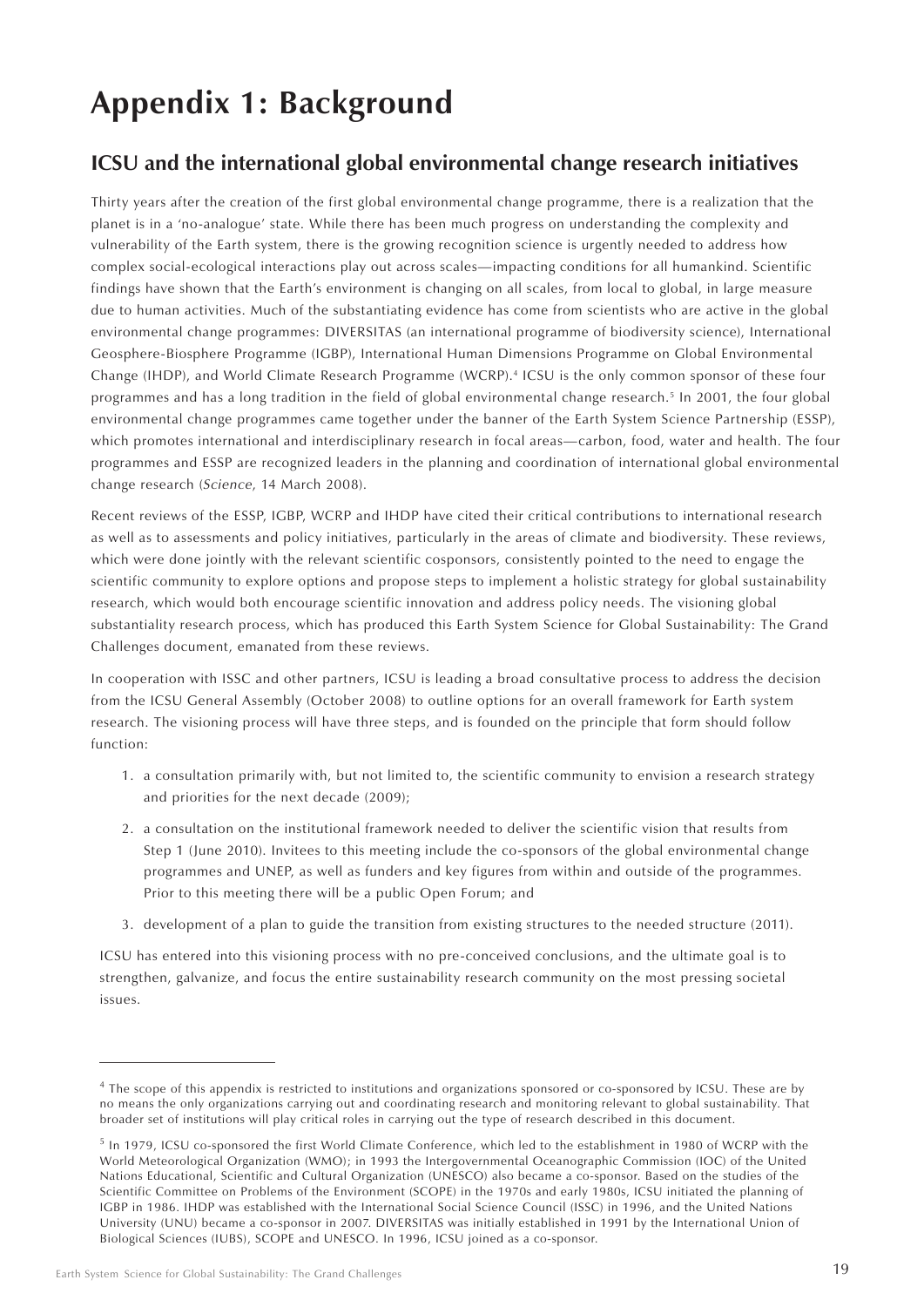## **Appendix 2: Definitions**

- **Coupled socio-environment system:** A system in which the social and biophysical subsystems are intertwined so that the system's condition and responses to external forcing are based on the synergy of the two subsystems.
- **Earth system:** The unified set of physical, chemical, biological and social components, processes and interactions that together determine the state and dynamics of the Earth, including its biota and its human occupants.
- **Ecosystem services:** The benefits people obtain from ecosystems. These include: provisioning services such as food and water; regulating services such as flood and disease control; cultural services such as spiritual, recreational and cultural benefits; and supporting services such as nutrient cycling that maintain the conditions for life on Earth.
- **Food security:** the state achieved when food systems operate such that all people, at all times, have physical and economic access to sufficient, safe and nutritious food to meet their dietary needs and food preferences for an active and healthy life.
- **Global change:** Changes in biophysical environment caused naturally or caused (or strongly influenced) by human activities and the associated changes in society, institutions and human well-being. These may either manifest at the global scale or be occurring on a local scale but so widespread as to be a global phenomenon.
- **Global environmental change:** Changes in biophysical environment caused naturally or caused (or strongly influenced) by human activities. These may either manifest at the global scale (e.g. increasing atmospheric CO2) or be occurring on a local scale but so widespread as to be a global phenomenon (e.g. soil degradation).
- **Human well-being:** A context- and situation-dependent state, comprising basic material for a good life, freedom and choice, health and bodily well-being, equitable and trusting social relations, security, peace of mind and spiritual experience.
- **Interdisciplinary:** Research that involves several unrelated academic disciplines in a way that forces them to cross subject boundaries to create new knowledge and theory and solve a common research goal.
- **Resilience:** The level of disturbance that an ecosystem can undergo without crossing a threshold to a situation with different structure or outputs. Resilience depends on ecological dynamics as well as the organizational and institutional capacity to understand, manage, and respond to these dynamics.
- **Sustainability:** A characteristic or state whereby the needs of the present and local population can be met without compromising the ability of future generations or populations in other locations to meet their needs.
- **Systems approach:** A research approach that views individual elements as parts of an overall system and assumes that the component parts of a system can best be understood in the context of relationships with each other rather than in isolation.
- **Transdisciplinary:** Research that both integrates academic researchers from different unrelated disciplines and non-academic participants, such as policymakers and the public, to research a common goal and create new knowledge and theory.

**Vulnerability:** Exposure to contingencies and stress, and the difficulty in coping with them.

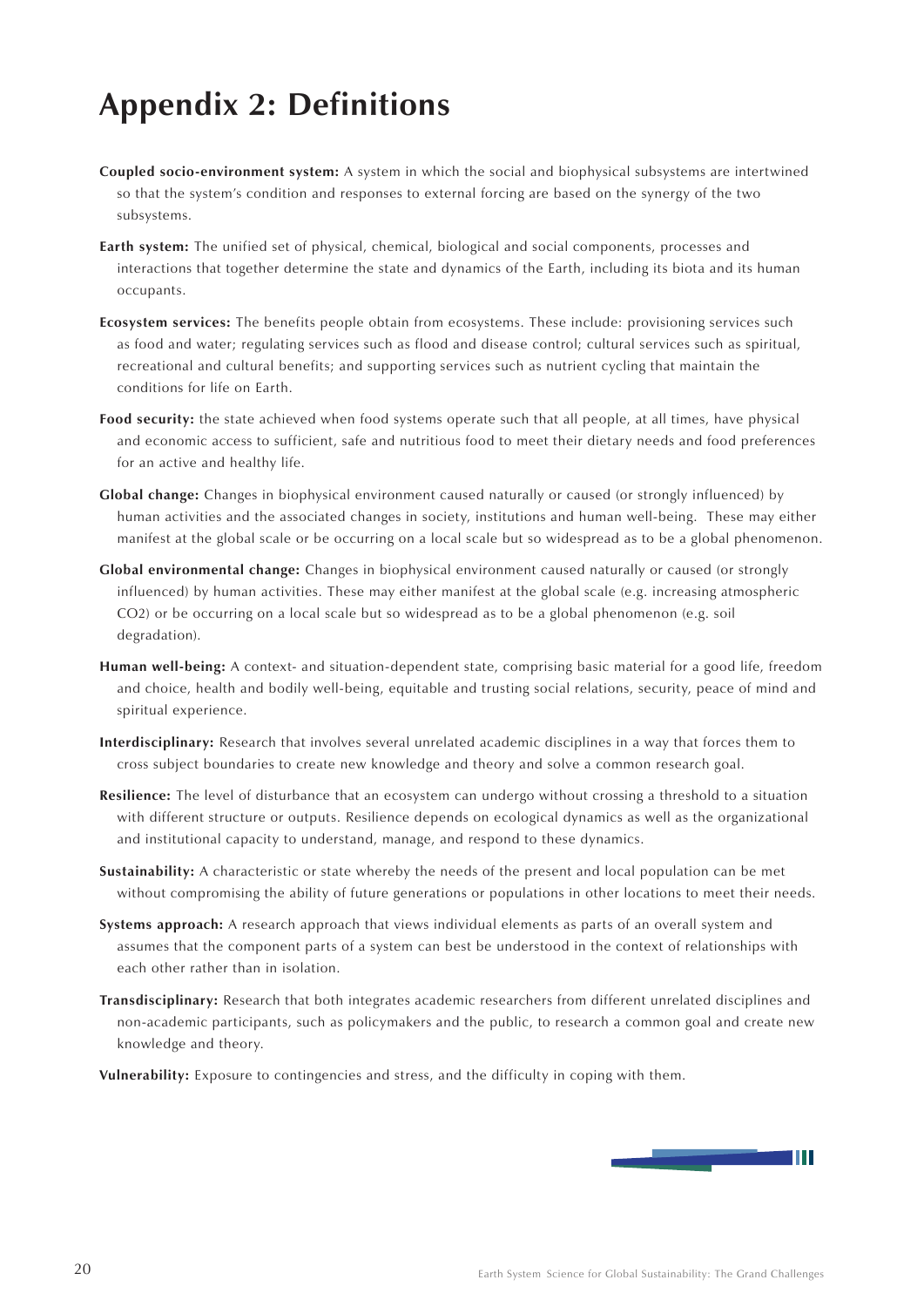**Acknowledgement:** We thank the US-NSF (GEO-0837928) for partial support of this publication.

#### **Images:**

#### Front cover



- 1: IRD/Vincent Turmine. Fishing off the coast of Senegal.
- 2: IRD/Hubert de Foresta. Children of Tanjung village, Indonesia.
- 3: IRD/Olivier Barrière. Woman in Mali.
- 4: ESA. Envisat image of Central America.
- 5: USAF. Giant photovoltaic array.
- 6: IRD/Pierre Gazin. Dhaka, Bangladesh.
- 7: ESA-AOES Medialab. SMOS in orbit.
- 8: stock.xchng/garytamin. Smoke stacks of a power plant.
- 9: IRD/Marie-Noëlle Favier. Researcher in the field, Thailand.
- 10: IRD/Alian Laraque. On the River Curaray in the Amazon forest, Ecuador.
- 11: IRD/Jean-Jacques Lemasson. Researcher in the field, Senegal.
- 12: University of Heidelberg.  $\rm NO_{_2}$  levels over Europe.
- 13: IRD/Bernard Francou. Women at the foot of a glacier, Peru.

Back cover



- 14: IRD/Bernard Moizo. Transporting rice, Laos.
- 15: IRD/Christophe Proisy. Aerial view of mangroves, Guyana.
- 16: IRD/Daina Rechner. Villagers coming together to grind grain, Burkina Faso.
- 17: IRD/Jean-Marie Fritsch. Constructing social housing in Johannesburg, South Africa.
- 18: IRD/Pascal Dumas. Mangroves of Guyana.
- 19: IRD/Thierry Lebel. Installing a weather station, Benin.